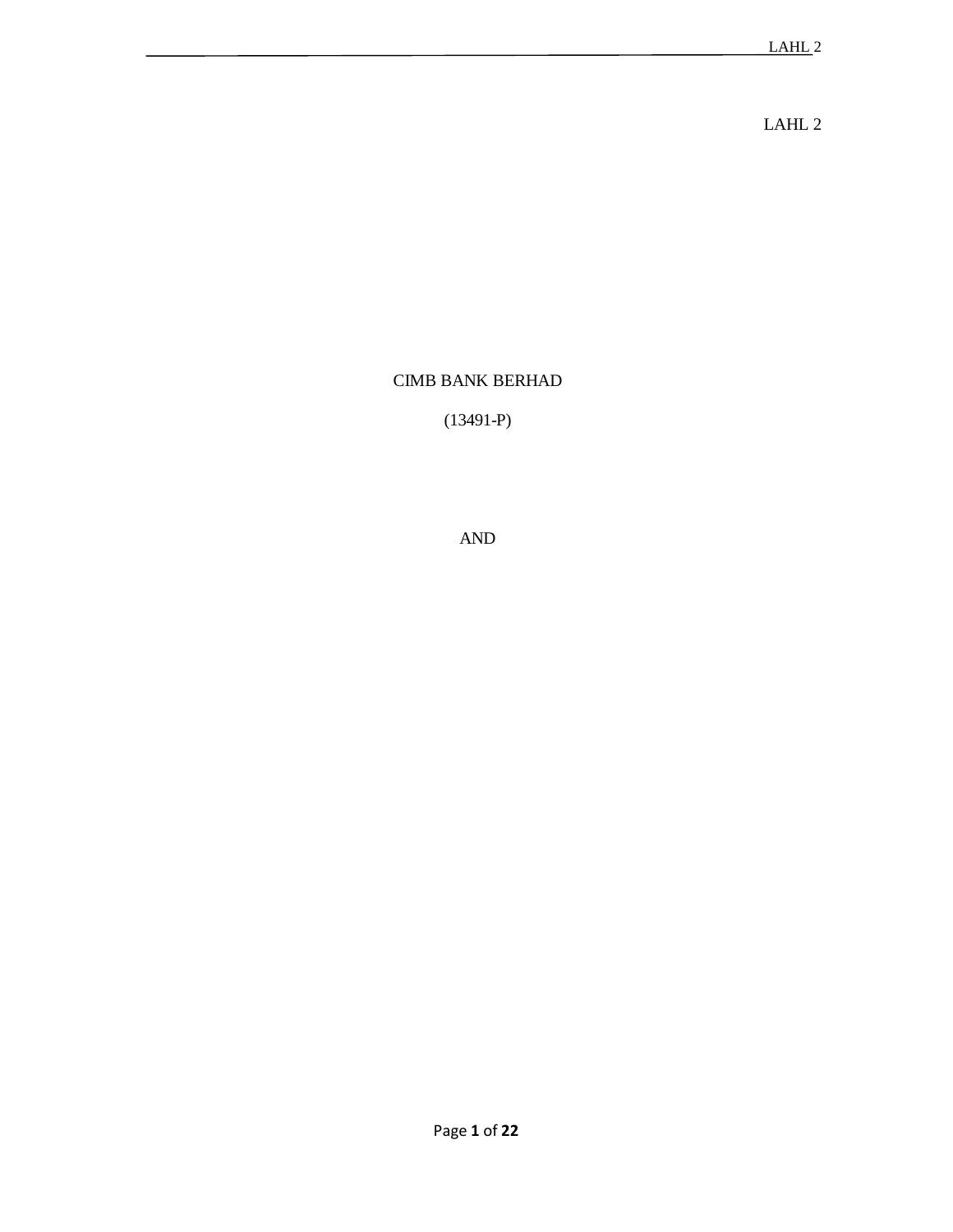# EDUCATION LOAN AGREEMENT STAFF EDUCATION LOAN

Date :

PARTIES

| 1. | The Bank       | CIMB Bank Berhad (13491-P) of Level 13, Menara CIMB,<br>Jalan Stesen Sentral 2, Kuala Lumpur Sentral, 50470 Kuala Lumpur. |
|----|----------------|---------------------------------------------------------------------------------------------------------------------------|
| 2. | The Customer : | The Party(s) whose name(s) and description(s) is/are as specified in<br>Section 1 of Schedule 1.                          |

#### WHEREAS

The Bank has pursuant to the Letter of Offer agreed to make available or continue to make available to the Customer the Loan upon the terms and conditions hereinafter contained.

# IT IS HEREBY AGREED AS FOLLOWS:-

# 1. **INTERPRETATION**

1.1 In this Agreement the following words have the following meaning:-

| Lending Rate :<br>Base<br>(BLR) or Base Rate<br>(BR) as stated in the<br>Letter of Offer |  | The rate of interest prescribed by the Bank (and as varied from<br>time to time) as an indicator rate against which rates of interest<br>for Loans or Advance are computed and include such indicator<br>rate by whatever name called by the Bank.                                                                                          |
|------------------------------------------------------------------------------------------|--|---------------------------------------------------------------------------------------------------------------------------------------------------------------------------------------------------------------------------------------------------------------------------------------------------------------------------------------------|
| Charge                                                                                   |  | : The Charge under the National Land Code 1965 or Sabah Land<br>Ordinance (Cap 68) or the Sarawak Land Code (Cap. 81) as<br>originally enacted and as may be amended from time to time<br>including related ancillary or subsidiary legislation made<br>thereunder, which shall be in form and content acceptable to the<br>Bank.           |
| Deed of Assignment                                                                       |  | : The Assignment to be executed by the Customer and/or the<br>Security Party assigning the Property and all rights, interests<br>and/or benefits of the sale and purchase agreement and/or<br>construction contract (whichever applicable) to the Bank, which<br>Deed of Assignment shall be in form and content acceptable to the<br>Bank. |
| Default Rate                                                                             |  | The default rate of interest as specified in the Letter of Offer, or<br>such other default rate of interest as the Bank may in its discretion<br>Page 2 of 22                                                                                                                                                                               |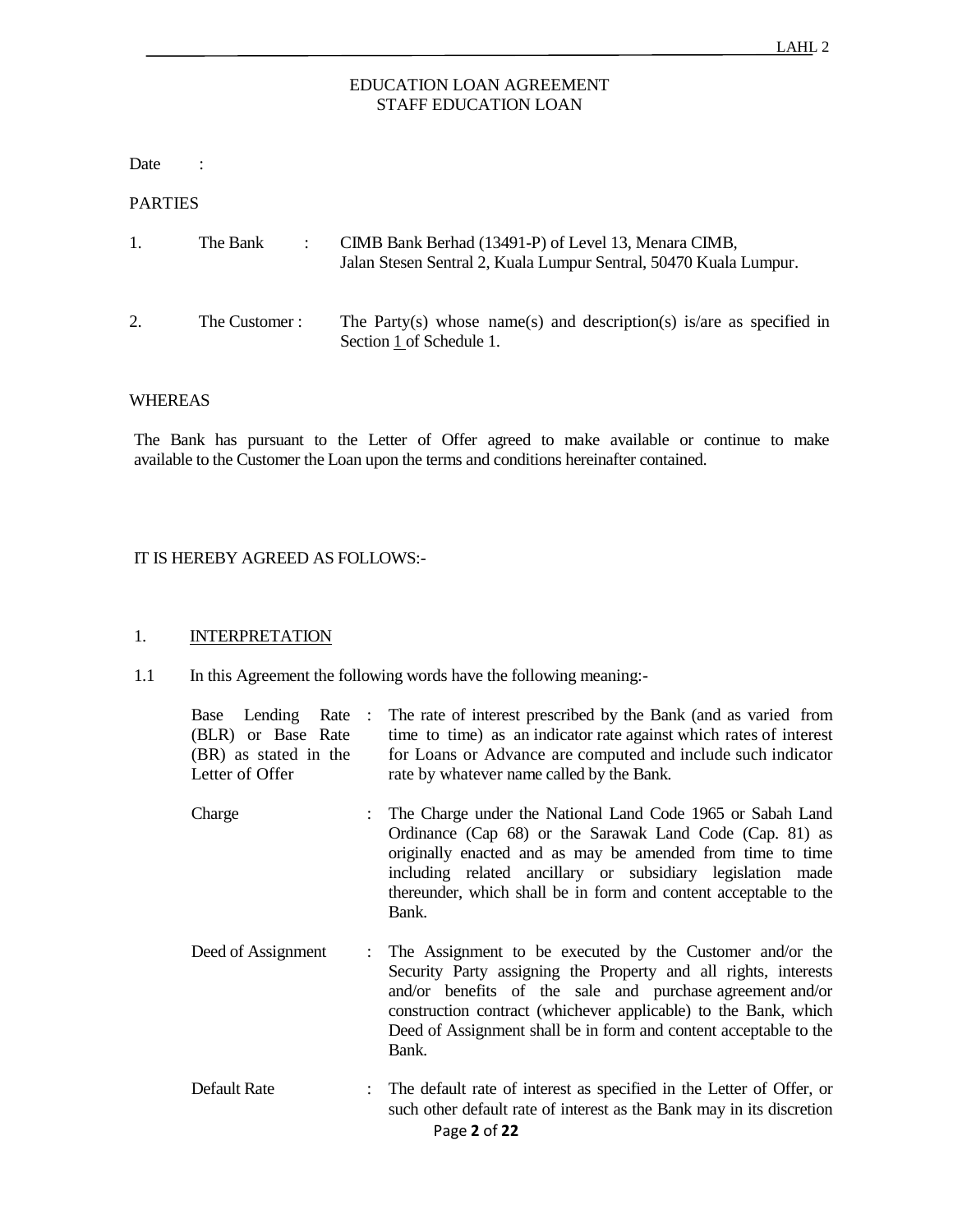stipulate from time to time.

| Drawdown Expiry Date             |  | Unless stated otherwise in the provisions contained in the Letter of<br>Offer including but not limited to provisions relating to availability<br>or availability period of the Loan, the Drawdown Expiry Date shall<br>be the day after full disbursement under this Agreement has been<br>made, PROVIDED THAT if there is no full disbursement within<br>thirty six (36) months from the date of the Bank's Letter of Offer,<br>the Drawdown Expiry Date shall be thirty six (36) months from the<br>date of the Bank's Letter of Offer, or any extended date as agreed<br>by the Bank by written notice. |
|----------------------------------|--|-------------------------------------------------------------------------------------------------------------------------------------------------------------------------------------------------------------------------------------------------------------------------------------------------------------------------------------------------------------------------------------------------------------------------------------------------------------------------------------------------------------------------------------------------------------------------------------------------------------|
| <b>Educational Institution</b>   |  | A tertiary educational institution approved by the Bank.                                                                                                                                                                                                                                                                                                                                                                                                                                                                                                                                                    |
| <b>FSA</b>                       |  | The Financial Services Act 2013 as originally enacted and as may<br>be amended from time to time including any related ancillary or<br>subsidiary legislation made thereunder.                                                                                                                                                                                                                                                                                                                                                                                                                              |
| Indebtedness                     |  | Includes any amounts (whether present or future, actual or<br>contingent, secured or unsecured) howsoever incurred or owed by<br>the Customer to the Bank (whether as principal, surety, borrower or<br>security provider) including but not limited to principal, interest,<br>default and/or additional interest, premium and other charges)<br>whether by this Loan or any future facility granted by the Bank<br>from time to time or at any time.                                                                                                                                                      |
| <b>Insolvency Act</b>            |  | The Insolvency Act, 1967 as originally enacted and as may be<br>amended from time to time including any related ancillary or<br>subsidiary legislation made thereunder.                                                                                                                                                                                                                                                                                                                                                                                                                                     |
| Letter of Offer                  |  | The letter of offer as attached in Schedule 2 and any subsequent<br>letter of offer of the Bank relating to this Agreement and accepted<br>by the Customer and any subsequent letter issued by the Bank to<br>the Customer pursuant to this Agreement.                                                                                                                                                                                                                                                                                                                                                      |
| Loan                             |  | The loan to be made by the Bank to the Customer under this<br>Agreement.                                                                                                                                                                                                                                                                                                                                                                                                                                                                                                                                    |
| Loan Account                     |  | The Customer's account maintained with the Bank to reflect the<br>Indebtedness due and owing to the Bank by the Customer under<br>this Agreement.                                                                                                                                                                                                                                                                                                                                                                                                                                                           |
| Prevailing<br>Interest :<br>Rate |  | The prevailing interest rate as specified in the Letter of Offer, or<br>such other interest rate as the Bank may in its discretion stipulate<br>from time to time.                                                                                                                                                                                                                                                                                                                                                                                                                                          |
| Property                         |  | Land provided as security for repayment of the Loan which is<br>described in Section 2 of Schedule 1, the particulars of which are<br>subject to the Bank's right of amendment or correction.                                                                                                                                                                                                                                                                                                                                                                                                               |
| <b>Repayment Date</b>            |  | The monthly and final repayment dates as specified in the Letter of<br>Offer, or such other repayment dates as the Bank may in its<br>discretion stipulate from time to time.                                                                                                                                                                                                                                                                                                                                                                                                                               |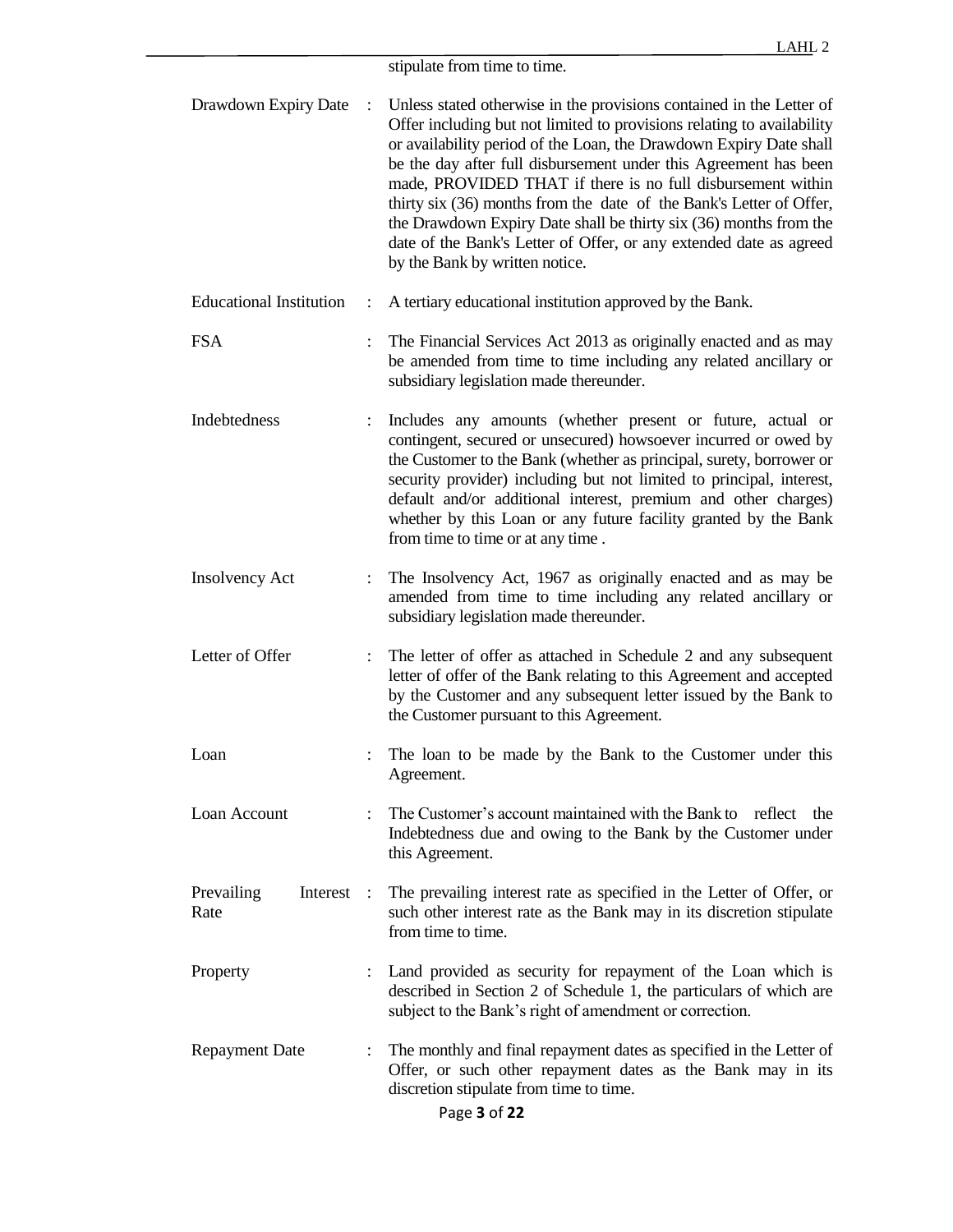| <b>Security Document</b> | The security documents referred to in the Letter of Offer and any<br>other documents for the time being constituting security for the<br>Indebtedness, all of which shall be in form and content acceptable<br>to the Bank. |
|--------------------------|-----------------------------------------------------------------------------------------------------------------------------------------------------------------------------------------------------------------------------|
| Security Interest        | Security as stated in the Letter of Offer which is or are to be<br>provided by the Customer and or the Security Party as security for<br>repayment of the Indebtedness.                                                     |
| <b>Security Party</b>    | : The party(s) as specified in Section 3 of Schedule 1 who are<br>providing the Security Interest.                                                                                                                          |
| Student                  | The student as specified in the Letter of Offer.                                                                                                                                                                            |

- 1.2 Reference to the masculine gender includes the feminine and neuter genders and vice versa and references to the singular number include the plural and vice versa.
- 1.3 Where two or more persons or parties are included or comprised in any expressions and undertakings expressed to be made to such persons or parties the same shall be enforceable by or against them jointly and severally.
- 1.4 Words applicable to natural persons shall include any body of persons, company, corporation, firm or partnership, corporate or incorporated and vice versa.
- 1.5 Section headings are inserted for convenience only and shall not in any way affect the interpretation thereof.
- 2. AMOUNT, PURPOSE AND DURATION
- 2.1 Amount

The Bank's obligation under this Agreement shall not exceed the Loan amount specified in the Letter of Offer.

2.2 Purpose

The Customer shall utilise the Loan for the purpose specified in the Letter of Offer. The Bank is not bound to ensure that the Customer uses the Loan for the purpose specified.

2.3 Duration

The duration of the Loan is as specified in the Letter of Offer. The Bank can extend the duration by written notice to the Customer.

### 3. CONDITIONS PRECEDENT AND DISBURSEMENT

- 3.1 Conditions Precedent
	- (a) The Customer shall comply with the conditions precedent set out in Schedule 3 herein, within one hundred and eighty (180) days from the date of the Letter of Offer or any date extended by the Bank by written notice, failing which the Bank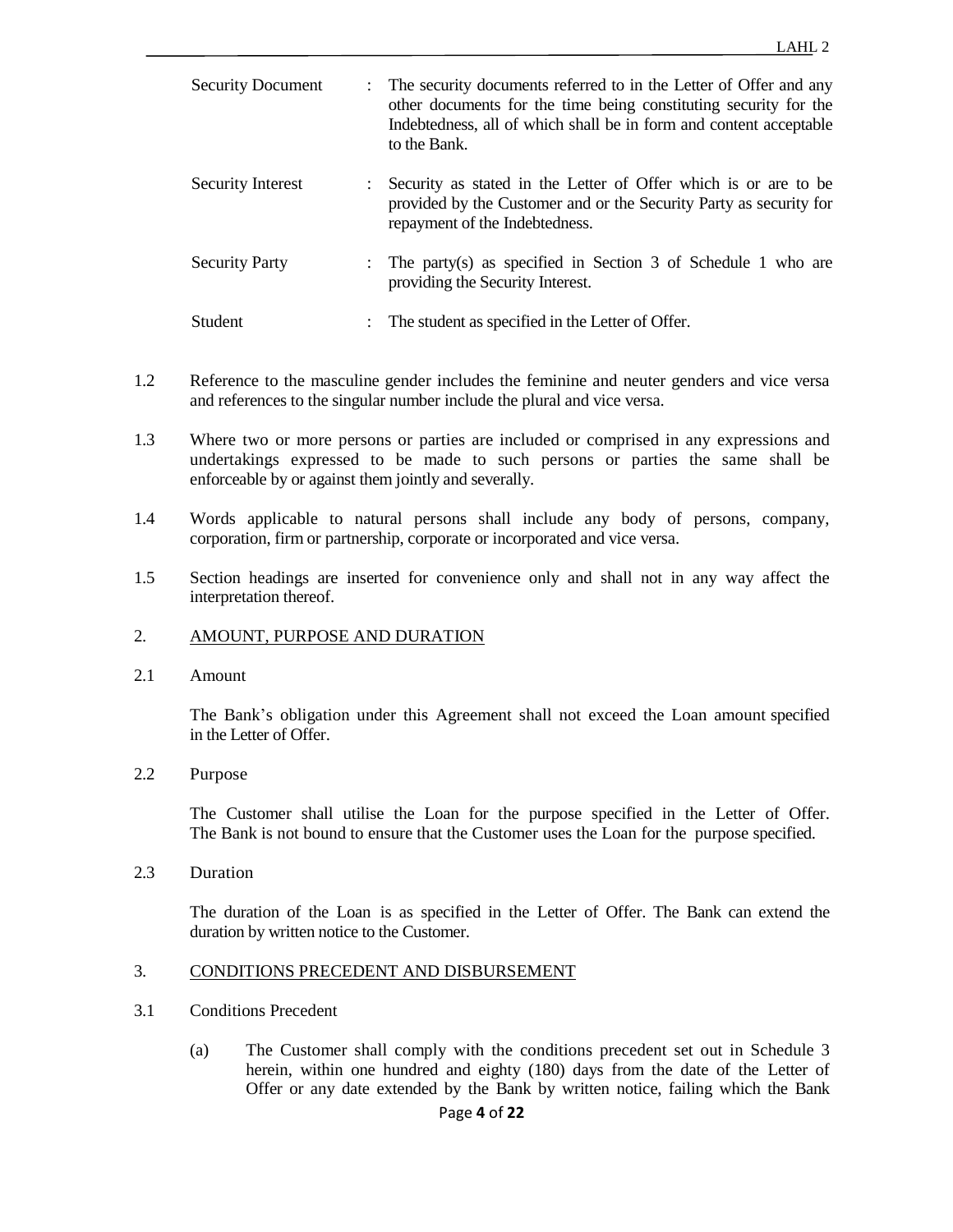reserves the right to withdraw the Loan.

- (b) Disbursement or utilisation of the Loan will be made only after all conditions precedent have been fulfilled within the period stipulated above.
- 3.2 Waiver

The Bank may waive any condition precedent without prejudicing the Bank's right of recovery.

- 3.3 Disbursement
	- (a) The Customer authorises the Bank to pay any amount in such manner and upon such terms and conditions as the Bank deems fit, to the Customer, the Educational Institution, relevant insurer for Group Mortgage Term Assurance (if financing is required for the insurance) and/or firm of solicitors for legal fees and disbursements (if financing is required for such legal fees and disbursements) at such times, in such manner, in such amounts, and upon such contingencies and conditions as the Bank may in its absolute discretion decide, and/or by progressive releases or such variation as the Bank may deem fit. An acknowledgement from the recipient shall be deemed as if the same had been made or given by the Customer personally.
	- (b) The Customer authorises the Bank to withhold the disbursement of the Loan if in the Bank's opinion the Security Party is/are in breach of any Security Interest.
	- (c) The Bank is not obliged either in law or in equity to make or continue to make any disbursement if an event of default had occurred or is about to occur and if capable of being remedied is not remedied within seven (7) days after written notice by the Bank to the Customer.
- 3.4 Drawdown Expiry Date

No disbursement shall be made after the Drawdown Expiry Date.

#### 4. INTEREST

- 4.1 Prevailing Interest Rate on Partial Release (if applicable)
	- (a) Interest shall be debited to the Loan Account on the last day of each calendar month at the Prevailing Interest Rate.
	- (b) The Customer shall pay the above interest on the first day of the next calendar month, failing which: -
		- (i) the amount of overdue interest shall attract Default Interest at the Default Rate;
		- (ii) the overdue interest as referred to in Clause  $4.1(b)(i)$  above, shall form part of the balance outstanding under the Loan Account and shall be chargeable with interest at the Prevailing Interest Rate;
		- Page **5** of **22** (iii) the Bank reserves the right to reject any application for further disbursement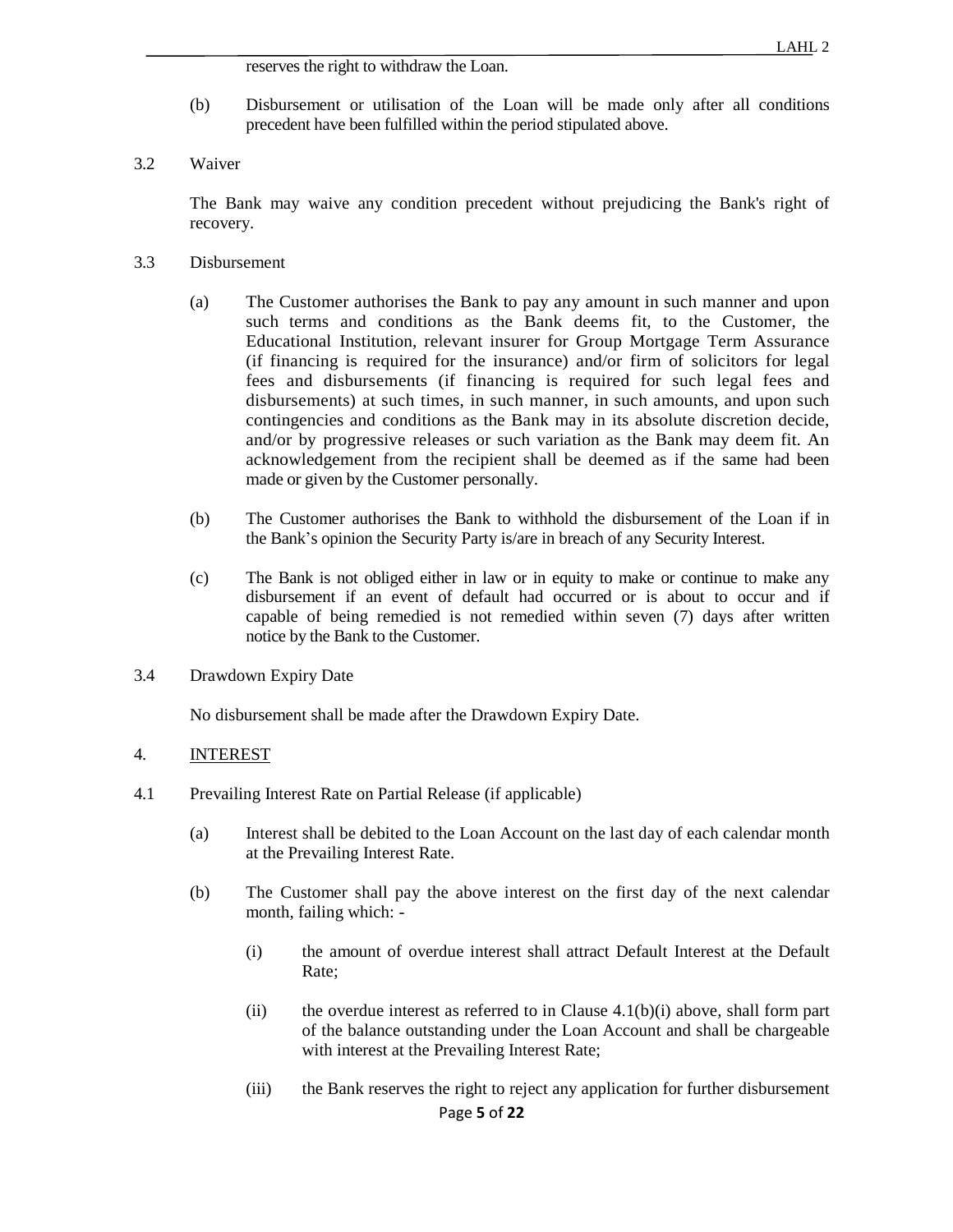- 4.2 Prevailing Interest Rate on Full Release
	- (a) Interest shall be debited to the Loan Account on daily balance basis at the Prevailing Interest Rate.
	- (b) The calculation and posting of interest shall occur at midnight irrespective of whether the interest computation date or the last day of the calendar month falls on a weekend or a public or a banking holiday.
- 4.3 Recalculation Upon Variation of Interest Rate

Where the rate of interest for the Loan is varied from a certain date other than the month end (hereinafter referred to as the "Interest Variation Date"), then interest shall be charged as follows: -

- (a) The old interest rate shall continue to apply from the start of the previous month end until the day preceding the Interest Variation Date; and
- (b) For the remainder of that month, the new interest rate shall be calculated again on the sum standing to the debit of the Loan Account on the next month end and posted monthly to the Loan Account in the same manner as hereinbefore provided.
- 4.4 Interest for Part of The Month

Where interest needs to be calculated on a number of days, which is less than one month, then interest, shall be calculated on the actual number of days found in that particular month.

4.5 Capitalisation of Interest

The interest on the Loan including capitalised interest shall at the end of each calendar month be capitalised and added for all purposes to the Loan then owing and shall thence forth bear interest at the Prevailing Interest Rate notwithstanding that the relationship of financier-customer has ceased. Notwithstanding any capitalisation of interest, the Customer shall service the interest monthly.

- 4.6 Default Interest Rate
	- (i) Default interest at the Default Rate shall be chargeable under the circumstances stated in the Letter of Offer, before as well as after judgment, and such default interest shall be payable by the Customer as a right within the meaning of Section 11 (b) of the Civil Law Act 1956, and shall constitute the rate otherwise agreed within the meaning of Section 16 (i) of the Courts of Judicature Act 1964.
	- (ii) The above charges shall be in addition and without prejudice to the power, rights and remedies available to the Bank and is to be charged from the date they become due to the date of actual payment.

Notwithstanding the above, the Bank reserves the right to charge default interest at any other rate which the Bank may in its discretion stipulate, and a statement in writing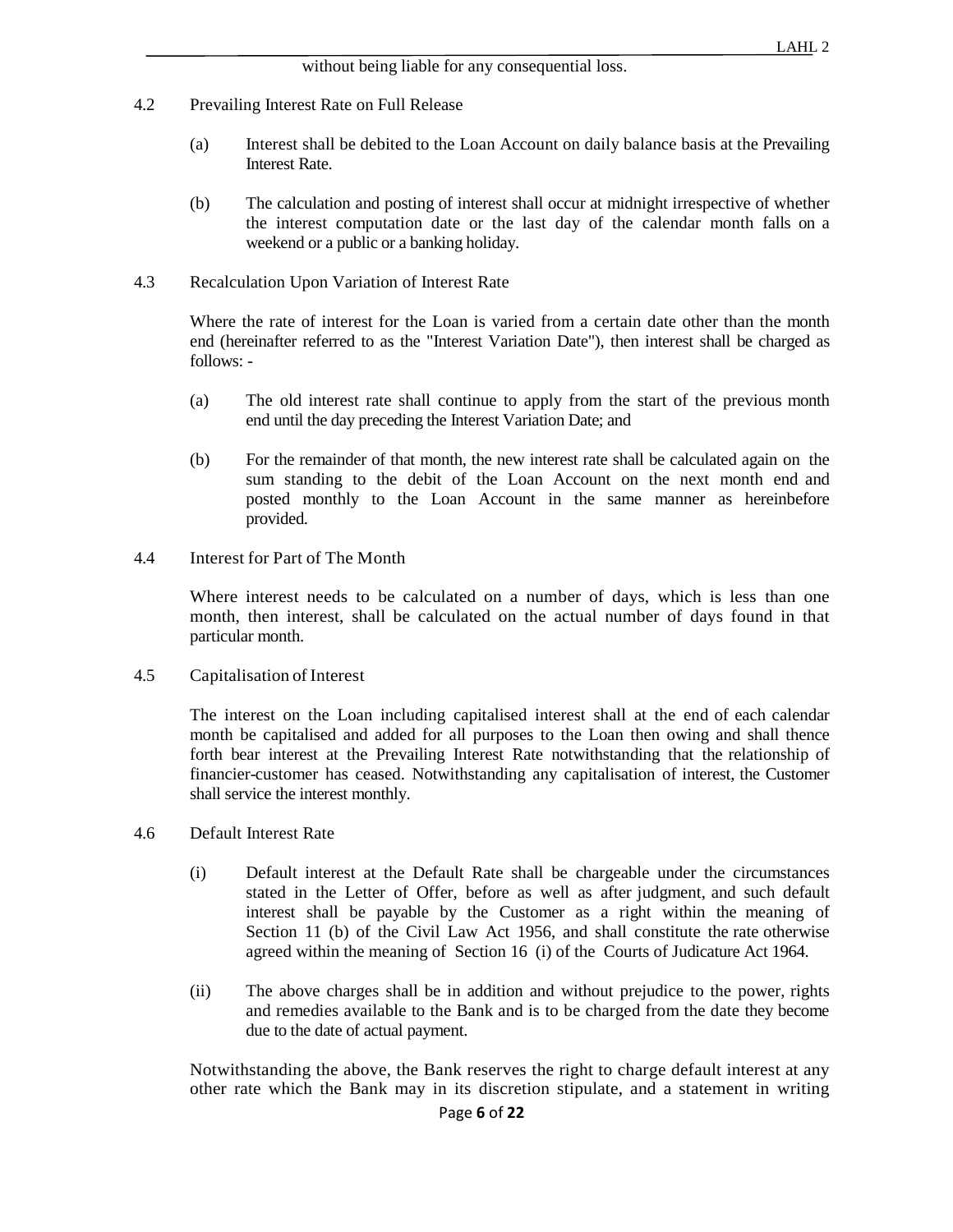signed by an officer of the Bank as to the rate and/or amount of default interest payable shall be conclusive evidence of the rate and/or amount of default interest payablebytheCustomer.

- 4.7 Variation of Interest Rate and Other Charges
	- (i) The Bank shall have the discretion to vary the Prevailing Interest Rate and/or other bank charges (by either varying the BLR or BR or the margins or spreads above the BLR or BR or both or in the manner or mode of computation or charging or howsoever) by the following manner: -
		- (a) Variation of BLR or BR

By placing in one issue of a daily national newspaper of the Bank's choice or by displaying at the premises of the Bank a general notice or in the Bank's website and the variation shall take effect on the date specified; and

(b) Variation of Spread or Margin Above Base Lending Rate and/or Other Bank Charges

By serving a notice in writing (no signature is required if sent by computer generated advice) by ordinary mail at the Customer's risk at the last known address of the Customer and such notice shall be deemed to have been received three (3) days after its date of posting. If the change is effected pursuant to amendments made in the Bank's Human Resource Policy, the variation shall take effect from the date specified in the notice or the date the amendments to the said Human Resource Policy take effect (which may be a date already passed in which case the variation shall have retrospective effect).

- (ii) The Customer shall not be relieved from payment of the new Prevailing Interest Rate and/or bank charges if the Bank fails to give such notice.
- (iii) The decision of the Bank as to the Prevailing Interest Rate and/or bank charges shall be final and shall not be questioned at any time.
- (iv) If and whenever there is a variation to the Prevailing Interest Rate and/or other bank charges, the Bank may in its absolute discretion make the necessary adjustment consequential to such variation either by varying the amount of any instalment or varying the number of instalments or both.
- 4.8 Section 8(2A) of the Insolvency Act

The Customer and the Security Party agree to pay the Prevailing Interest Rate and/or Default Interest Rate in the event that the Bank does not realise its Security Interest within twelve (12) months from the date of the bankrupty order adjudicating the Customer to be a bankrupt.

#### 5. REPAYMENT

- 5.1 Repayment
	- (i) The Customer shall repay the Loan by instalment as per the amount specified in the Letter of Offer through salary deduction. Unless stated otherwise in the Letter of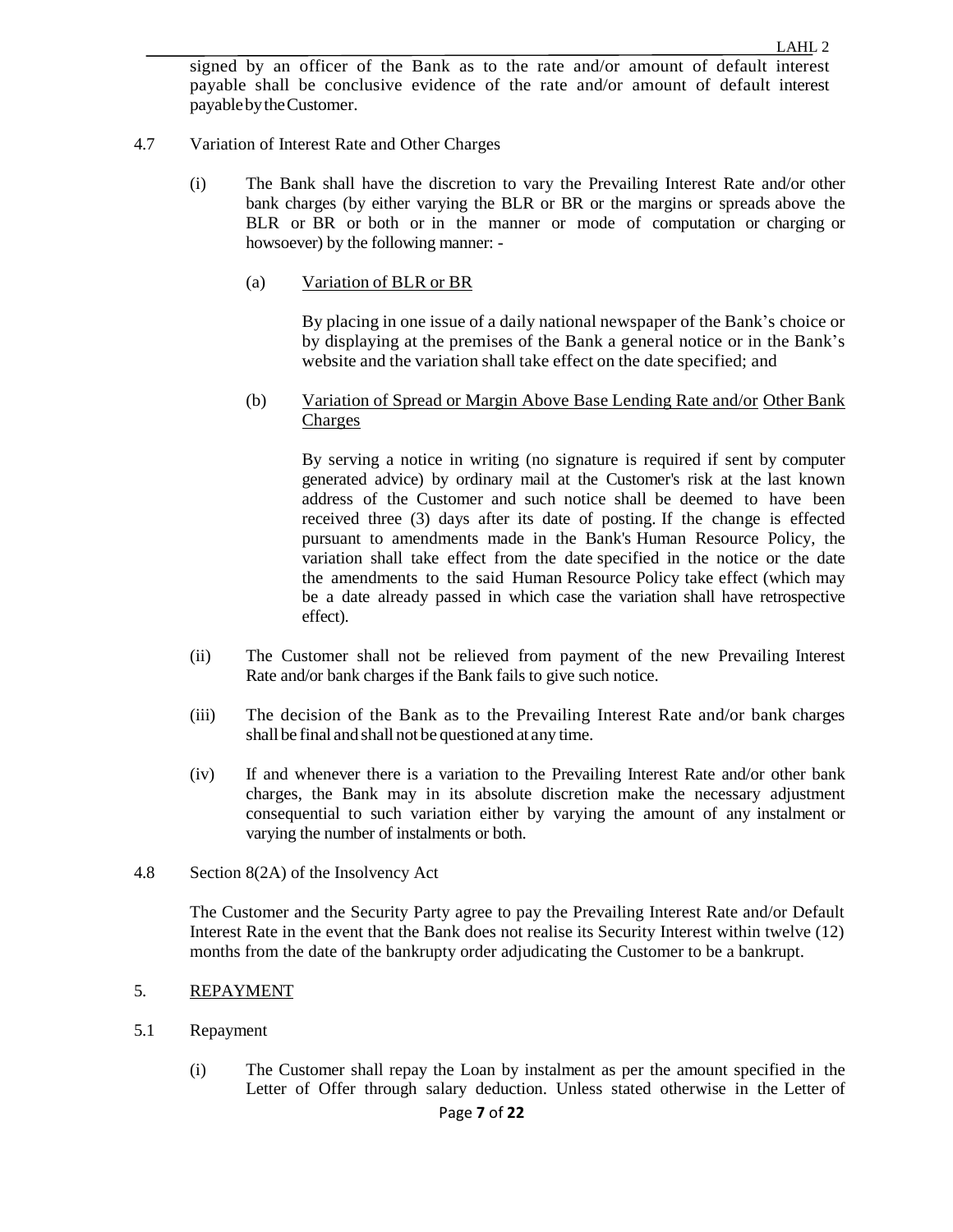Offer, the first instalment shall commence on the first day of the following month after full release of the Loan and to be repaid before or on the monthly Repayment Date.

- (ii) The Bank shall be entitled to vary the above monthly instalment to ensure that the amount outstanding is paid in full by the final Repayment Date (a day which shall be notified later by the Bank as the day when the total sum outstanding under the Loan shall be satisfied by the final instalment as required and made pursuant to this Clause).
- (iii) The Bank may extend the duration to a further term on such terms and conditions as determined by the Bank.
- (iv) Notwithstanding the above, full payment must be made on receipt of a demand by the Bank.

# 5.2 Prepayment

Unless stated otherwise in the Letter of Offer the following prepayment provisions shall apply :

- (a) The Customer may, with the Bank's consent and by paying the charges stipulated in Clause  $5.2(c)$  below, prepay the Loan owing or part of the Loan owing by giving three (3) months notice stating the redemption sum and evidence satisfactory to the Bank that all authorisation necessary for the redemption have been unconditionally obtained.
- (b) The Bank may charge additional interest if the Customer fails to pay the redemption sum within the period for redemption .
- (c) As consideration for the Bank's consent, and if so stated in the Letter of Offer, the Customer shall pay any prepayment charges stipulated in the Letter of Offer, in the manner and/or in the circumstances stated in the Letter of Offer.
- (d) The Bank reserves the right to vary the terms of Clause 5.2(a) above as per the Letter of Offer and/or the Special Conditions in Schedule 2 herein.

### 5.3 Redemptions

If so stated in the Letter of Offer, the Customer shall pay a redemption fee at the rate stated in the Letter of Offer if the Loan is fully discharged, terminated or redeemed by either party, within the period stated in the Letter of Offer.

### 6. PAYMENTS

- 6.1 All payments under this Agreement shall be made on or before the monthly Repayment Date. This Clause does not apply for prepayment made under Clause 5.2 above.
- 6.2 Any prepayments made may be applied towards the Customer's repayment obligation in inverse order of maturity.
- 6.3 All payments to be made shall in Malaysian Ringgit and in immediately available funds.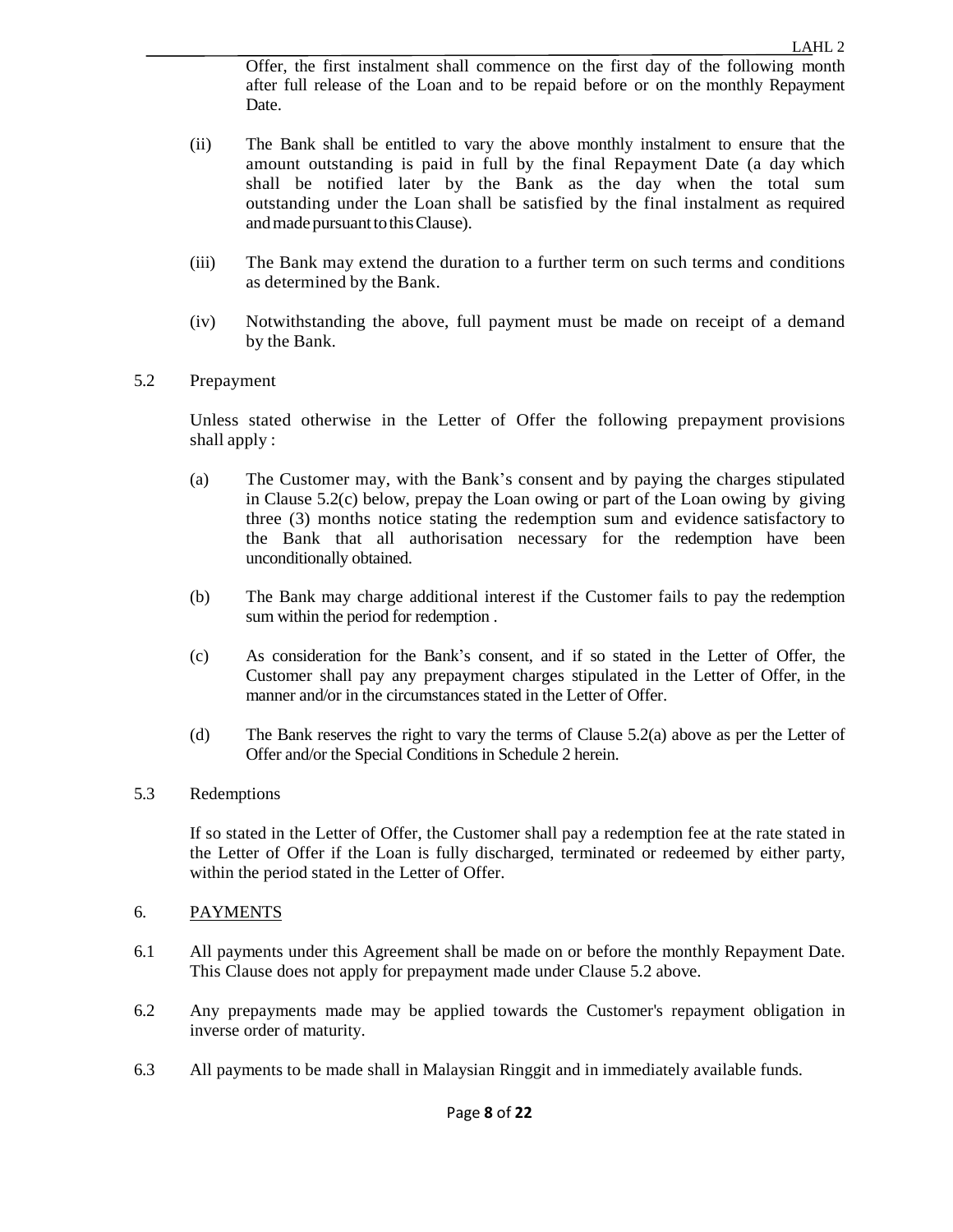- 6.4 All payments shall be made without set-off, counter claim and any deduction whatsoever.
- 6.5 Notwithstanding any other provisions herein, the Customer shall be liable for any taxes payable in connection with or arising out of this Agreement and/or the Loan and/or the Loan Account and/or any services in connection therewith.
- 6.6 The Bank may debit the Loan Account, as an advance to the Customer, to effect payments of all quit rent, assessment, premium, fee, commission, legal costs (both party and party and solicitor and client costs), valuation and/or any other charges due and payable under this Agreement. Any advance made under this Clause shall be repaid within fourteen (14) days of a notice given by the Bank. Interest at the Prevailing Interest Rate shall be charged on all advances.

# 7. REPRESENTATIONS AND WARRANTIES

- 7.1 The Customer represents and warrants to the Bank that:
	- (i) The Customer has full power to enter and perform the Customer's obligations under this Agreement.
	- (ii) The acceptance of the Loan shall not constitute an event of default under any of the Customer's agreements with a third party or contravene any law or regulation or orderto which theCustomeris a party.
	- (iii) There is no legal proceedings and/or bankruptcy or winding up or insolvency proceedings threatened or pending against the Customer and/or any Security Party or the Customer and/or any Security Party is not an undischarged bankrupt or wound up or insolvent or the Customer and/or any Security Party has not violated any court order or judgment or the Customer and/or any Security Party has not entered into or proposed to enter into any voluntary arrangement with their respective creditor(s) or there is no receiver and/or manager appointed to take over the Customer's and/or any Security Party's assets and/or business or there is no application made or pending by any person for an order for the Customer and/or any Security Party to be placed under judicial management and for the appointment of a judicial manager or there is no form of arrangement or composition (voluntary or otherwise) entered or proposed to be entered into by the Customer and/or any Security Party with their respective creditor(s).
	- (iv) All information furnished and declarations made to the Bank are true and do not omit any facts which would affect the Bank's decision to grant this Loan.
	- (v) There is no violation of any provisions contained in the FSA or any prevailing laws or regulatory requirements or directives or guidelines issued or which may from time to time be issued or amended by Bank Negara Malaysia pertaining to the grant of facilities generally or to persons connected with the Bank ('Laws or Guidelines').
	- (vi) The Customer and/or the Security Party is/are or shall be the beneficial owner(s) of the Property.
	- (vii) That at the date of this Agreement, there is no encumbrance on the Property except those described in the Security Interest.
	- (viii) That the Student has been accepted for admission or admitted to the Educational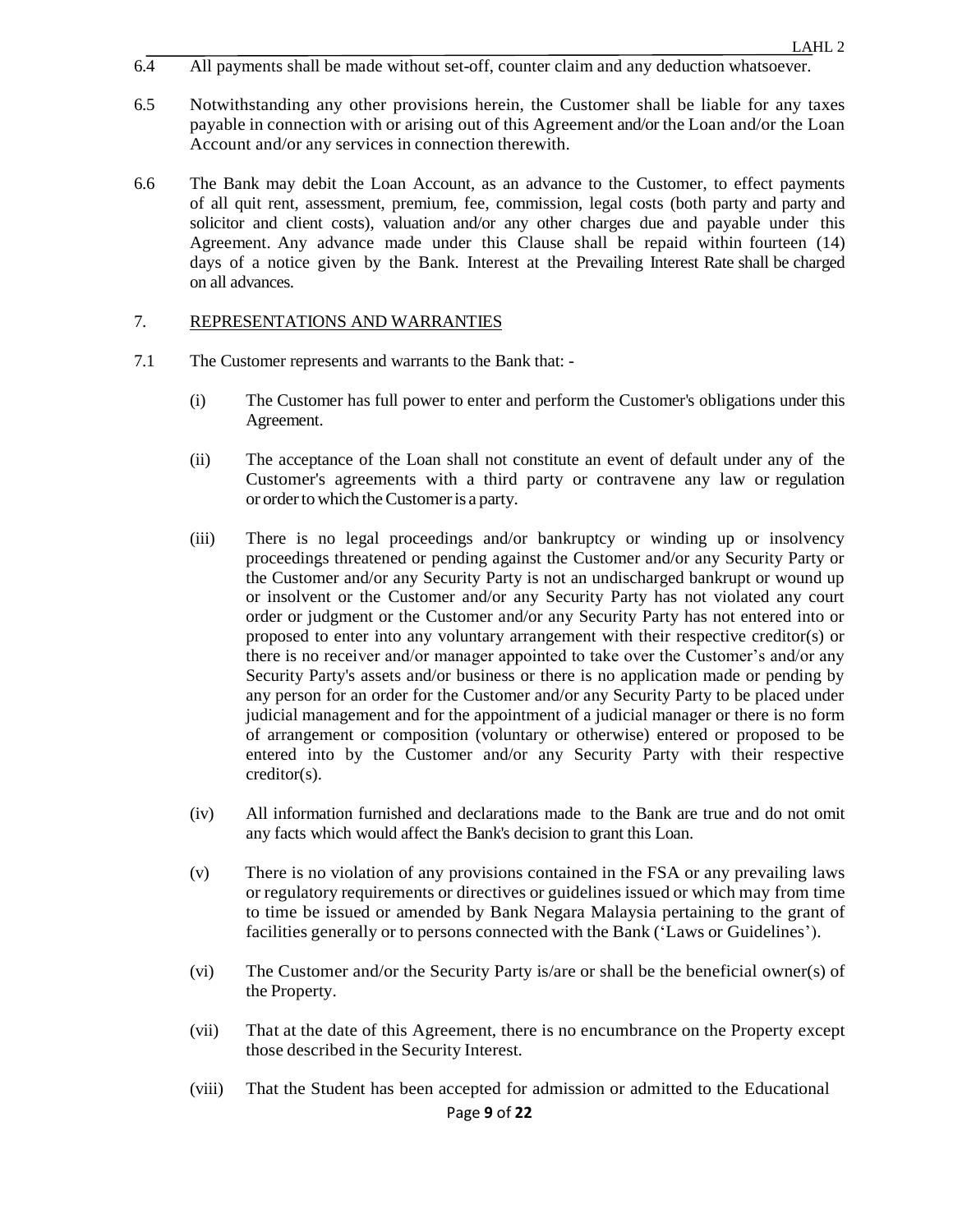#### Institution to pursue tertiary education.

7.2 Each of the above representations and warranties shall be continuing during the duration of this Agreement.

### 8. DEFAULT

8.1 Events

Each of the following events shall be an event of default: -

- (a) Failure by the Customer to meet the Bank's demand for repayment of the Indebtedness within the time stipulated in the demand.
- (b) Failure by the Customer to pay the monthly instalment, the interest, capitalised interest, default interest and/or other charges within the time stipulated.
- (c) Failure by the Customer to comply with any part of the terms and/or conditions of this Agreement.
- (d) If there is any misrepresentation in any form by the Customer and/or if the Bank discovers information which may affect the Bank's decision to grant the Loan and/or should the Bank have any reason to believe that any information supplied or declaration made to the Bank is false, untrue or misleading.
- (e) Failure by the Security Party to comply with any part of the terms and/or conditions of the Security Interest.
- (f) If any housing development project and/or construction of any property and/or building, and/or any form of construction project, which involves any Property securing the Loan, is delayed, abandoned or discontinued;
- (g) A situation shall occur which in the opinion of the Bank may imperil, delay or prevent the Customer or the Security Party from performing its obligations or jeopardise the Bank's interest.
- (h) In the event of a breach or contravention of any Laws or Guidelines by the Customer.
- (i) Failure by the Customer to comply with the provisions of other facilities granted by the Bank or by a third party to the Customer.
- (j) The Security Interest shall not be capable of being perfected.
- (k) If it becomes impossible or unlawful for the Bank or the Customer to perform its obligation under this Agreement.
- (l) Any steps and/or proceedings are taken for bankruptcy or winding up or insolvency or any proposal for voluntary arrangement is entered into or is proposed to be entered into by the Customer and/or any Security Party with their respective creditor(s) or a receiver and/or manager is appointed to take over the Customer's and/or any Security Party's assets and/or business or any application is made or is proposed to be made by any person for an order for the Customer and/or any Security Party to be placed under judicial management and for the appointment of a judicial manager or the Customer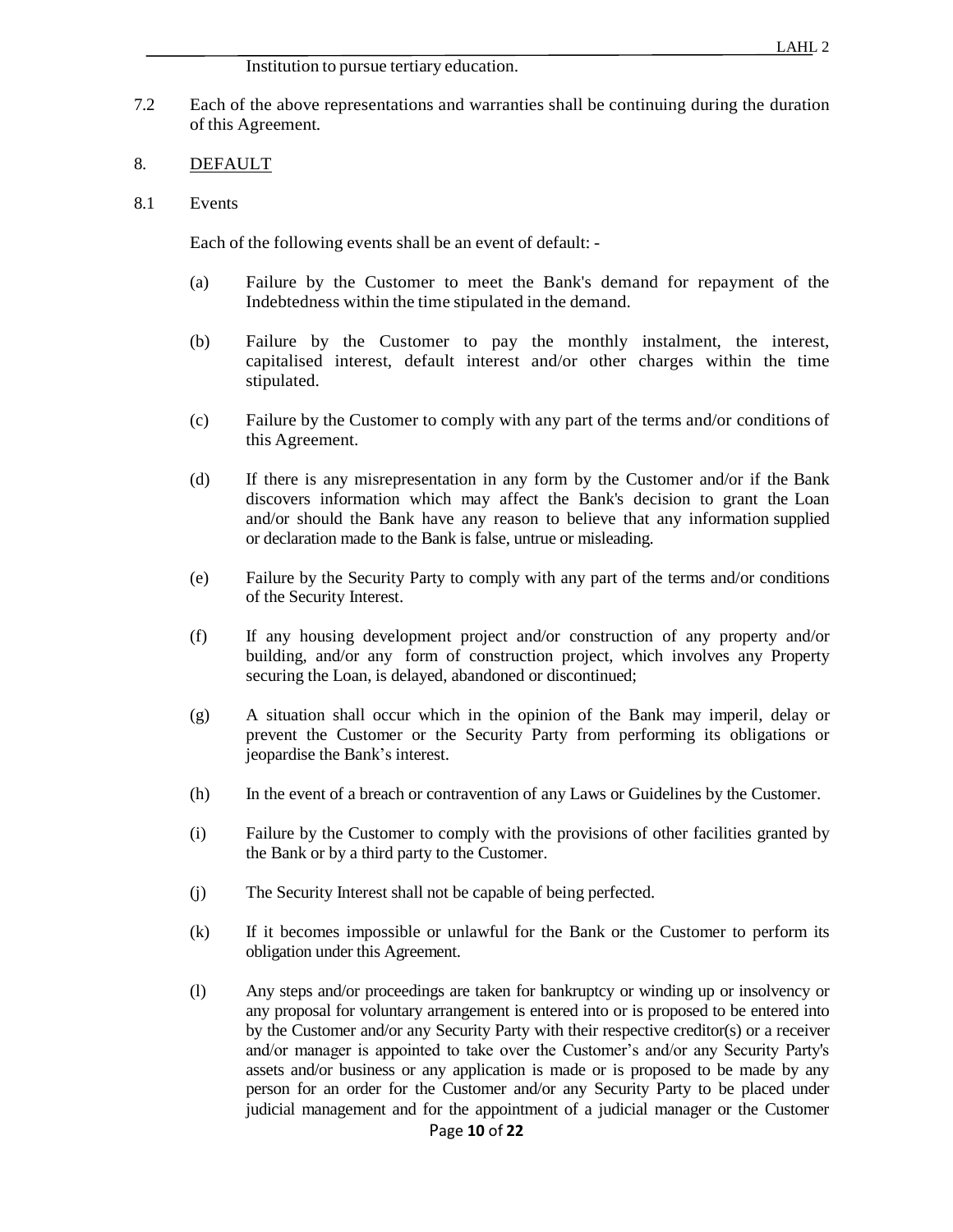and/or any Security Party enter into or propose to enter into any form of arrangement or composition (voluntary or otherwise) with their respective creditor(s).

- (m) If any Security Party and or the Customer and or any one of the Customer (i.e where the Customer comprises more than one natural person) shall die or shall be of unsound mind.
- (n) If any sum shall be due from the Customer and or any of the Security Party to support the grant of the loan including but not limited to guarantors, assignors, chargors (collectively, "the Obligors") to the Bank and or any other third party from time to time or at any time or if any of the Obligors or any of them may be or become liable to the Bank anywhere on any banking, loan, any other credit facilities or any other account current or otherwise ("the account(s)") or in any other manner whatsoever including but not limited to liability of any of the Obligors incurred to the Bank as surety(ies) or guarantor(s) or if default is made in relation to any provisions governing the account(s).
- (o) If the Customer retires or cease to be an employee of the Bank due to any reason whatsoever.
- (p) In the event of a breach or contravention of any Laws or Guidelines by the Customer.
- 8.2 Consequences
	- (i) Upon the occurrence of any or all events of default, the Bank reserves the right to withdraw and/or suspend the Loan, the Customer shall repay all amounts outstanding under the Loan, and the Bank may exercise all its rights and remedies at law and in equity.
	- (ii) Notwithstanding Clause 8.2(i) above, the Bank reserves the right to vary the Prevailing Interest Rate to the rate as specified in the Letter of Offer or to such other rate as the Bank may in its discretion stipulate from time to time if the Customer fails to pay the monthly instalment, interest, capitalised interest, default interest and other charges.
	- (iii) Without prejudice to Clause 8.1(o) above, the Bank may at its sole and absolute discretion by way of written notification to the Customer allow the Customer to continue with the Loan without recalling the repayment of the Loan immediately upon such terms and conditions (including but not limited to variation of the Prevailing Interest Rate) as the Bank may, at its absolute discretion, decide if the Customer retires or ceases to be an employee of the Bank for any reason whatsoever. The Customer shall then continue to repay the Loan to the Bank in the manner prescribed by the Bank.
- 8.3 Remedies Exercised Concurrently
	- (a) The Bank shall have the right to exercise its remedies concurrently, including pursuing all remedies of sale or realisation of security and civil suit to recover the amount outstanding.
	- (b) The exercise of the above rights would not subject the Bank to any claim for involuntary loss.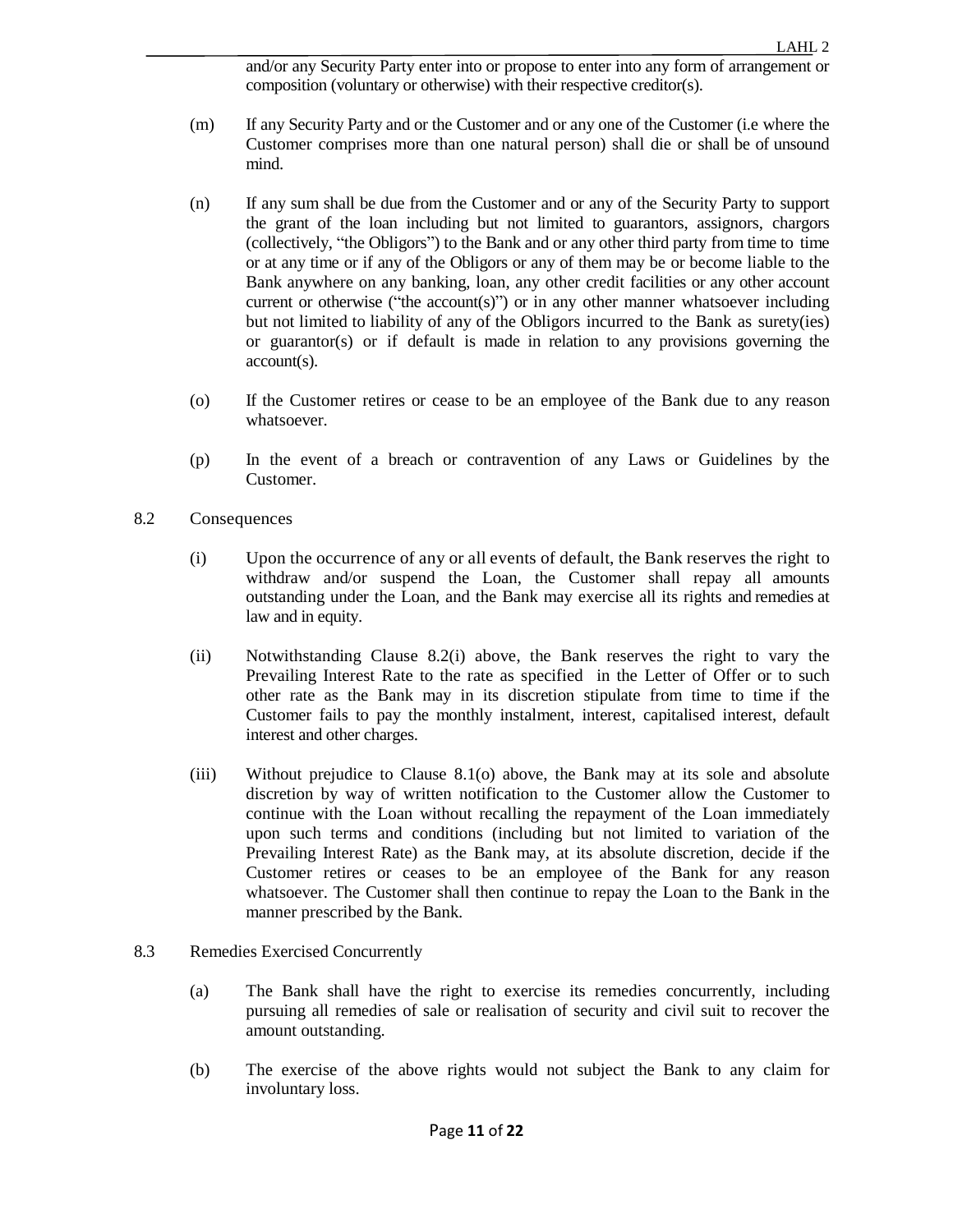(c) The Customer shall pay the Bank the difference between the Indebtedness and the net proceeds of the sale of the Property.

# 9. SECURITY

- 9.1 The Customer shall provide, or shall ensure that the Security Party provides, the Security Interest and a power of attorney appointing the Bank or any other person authorised by the Bank, as attorney of the Customer and/or Security Party and in the Customer's and/or Security Party's name and on their behalf, to deal with the Property, by executing the standard form(s) prescribed by the Bank.
- 9.2 The Bank shall have the right to request for a substitution of the Security Interest or additional security and the Customer shall comply with such request by executing all the standard form(s) prescribed by the Bank and all costs would be borne by the Customer.
- 9.3 The Security Interest created in favour of the Bank shall be continuing security for the existing Indebtedness and future Indebtedness of the Customer with the Bank.
- 9.4 The Security Party shall not, during the existence of this Agreement, without the prior written consent of the Bank, create or permit any form of mortgage, charge, debenture, pledge, lien, or other security interest, or permit to exist any caveat or prohibitory order in respect of the Property.

# 10. SECURITY INTEREST

The Customer confirms that the Security Interest is given or assigned to the Bank as Security for existing and future Indebtedness or future advances granted by the Bank to the Customer.

### 11. INSURANCE

- 11.1 The Customer shall cause the Security Party to maintain a House Owner Insurance Policy with extended coverage for a sum not less than the Loan in the joint names of the Security Party and the Bank or the Bank's interest as assignee endorsed on the Policy, with such insurance company approved by the Bank. The Bank will nominated as "Loss Payee". The Bank's written consent is required before the Policy is cancelled.
- 11.2 If necessary, the Bank shall effect and/or maintain the above Policy and the Customer or Security Party shall bear the cost so incurred. Unless provided otherwise, the Customer shall take out and maintain a group mortgage term assurance policy and to assign the Policy and all benefits and advantages to the Bank.
- 11.3 All monies received on any of the above Policies will be applied to or towards making good the loss or damage to the Property or at the Bank's option, towards paying the Indebtedness.
- 11.4 The Customer or the Security Party shall hold monies received on such insurance in trust for the Bank and the Bank may receive and give a good discharge for all such monies.
- 11.5 Pending receipt of any monies from the insurance company, the Customer shall continue paying whatever instalment and/or monies due and payable.
- 11.6 The Customer shall bear the difference between the cost of making good the loss or damage to the Property and any amounts received from the insurance company, in addition to continuing paying any instalment(s), and shall pay to the Bank within seven  $(7)$  days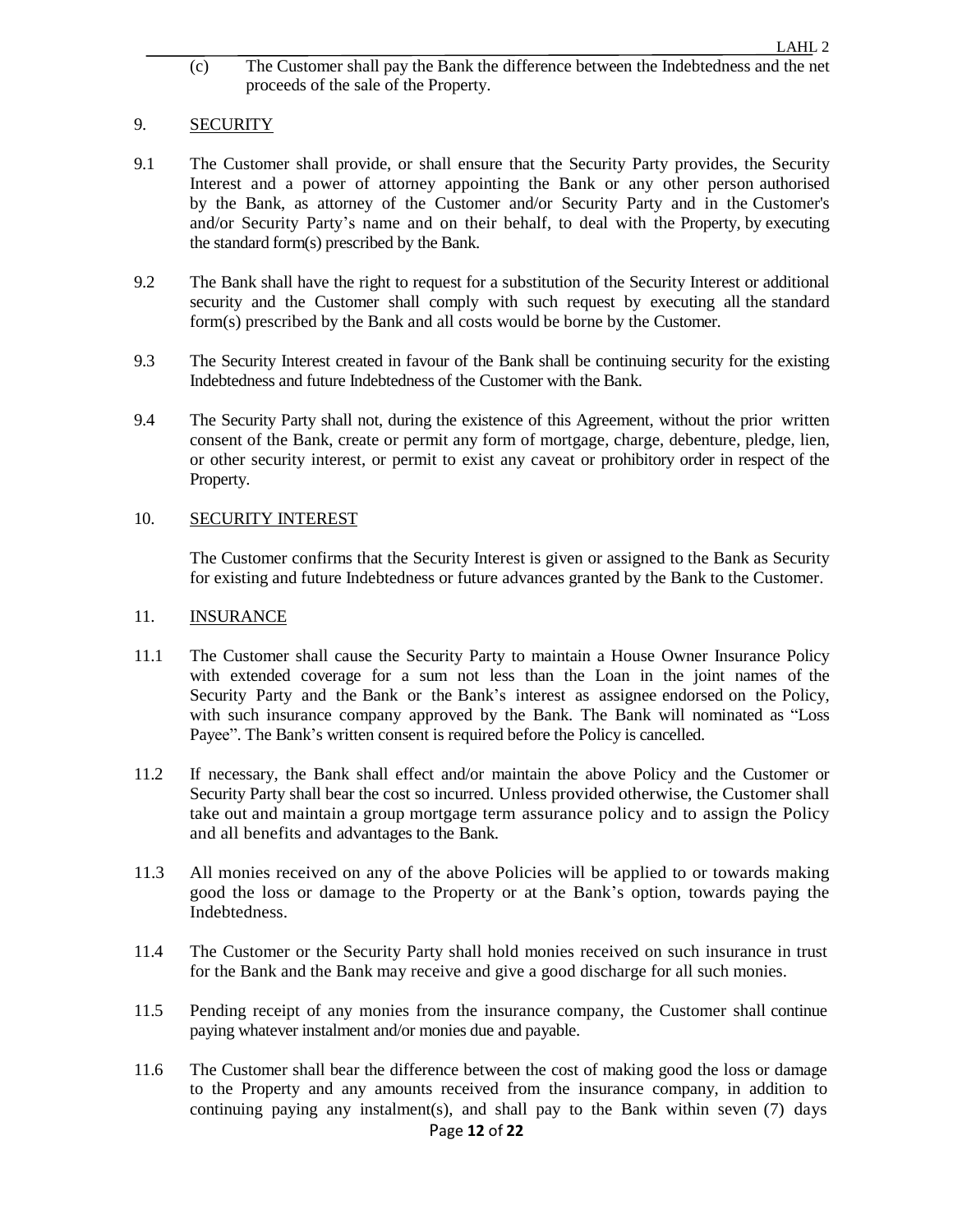from the date of demand by the Bank the difference between the amount outstanding under the Loan and the amount so received. Interest at the Default Interest Rate shall be charged on the amount so demanded.

# 12. LIABILITY

Notwithstanding anything to the contrary, in no event will the measure of damages payable by the Bank to the Borrower for any loss or damage incurred by the Borrower include, nor will the Bank be liable for, any amounts for loss of income or profit or savings, or any indirect, incidental, consequential, exemplary, punitive or special damages of the Borrower, even if the Bank had been advised of the possibility of such loss or damages in advance, and all such loss and damages are expressly disclaimed unless the same is caused directly by the Bank's wilful default or gross neglect.

# 13. OTHER CONDITIONS

### 13.1 Letter of Offer

This Agreement, the Schedules and the Letter of Offer shall supersede all oral negotiations and prior correspondence in respect of this Loan. The Schedules and the Letter of Offer shall form part of this Agreement. In the event of any inconsistencies between this Agreement and the Letter of Offer, the Letter of Offer shall prevail.

13.2 Review

This Agreement is subject to periodic review at the discretion of the Bank and the terms and/or conditions as varied by the Bank from time to time.

13.3 Conclusive Evidence

Any statement by an officer of the Bank as to the amount owing as communicated to the Customer shall be final and conclusive proof of the Indebtedness except for manifest error or where fraud is proven.

- 13.4 Set-Off/ Security For Present and Future Indebtedness
	- (a) The Customer's indebtedness to the Bank herein which includes present and future indebtedness which may be incurred by the Customer at any time or from time to time whether as borrower and/or guarantor and/or security provider shall be secured by the security created herein or from time to time by the Customer in favour of the Bank. Not in derogation of the foregoing it is further provided herein that the Bank shall be entitled to withhold, combine or consolidate all or any of the Obligors' existing accounts (whether current, deposit, loan or any other nature whatsoever and whether in Ringgit or any other currency) wheresoever situate ("**the Accounts**") and set off or transfer any available balance or any sum standing to the credit of any one or more of the Accounts for or towards satisfaction of any of the indebtedness of the Obligors upon the Bank giving seven (7) calendar days prior notice to the Obligors. Pending the Bank effecting the said set off, the Bank shall have the right to withhold and or suspend payment of any monies from the credit balance of the Accounts.
	- (b) Until the Indebtedness has been paid, the Customer shall not be entitled to claim set-off or counterclaim against the Bank in respect of any liability from the Bank to the Customer.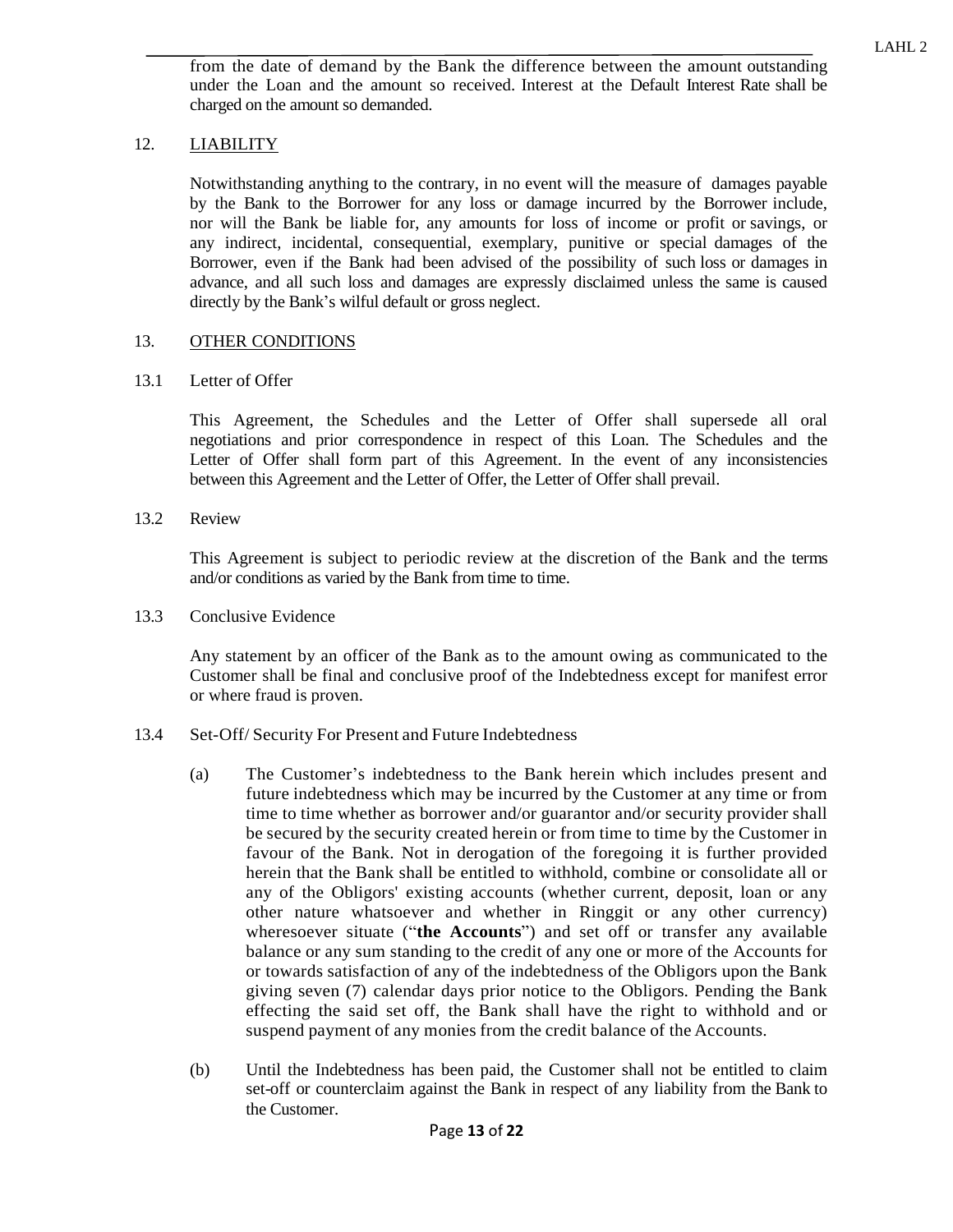(c) The Bank is entitled to set-off any monies received from the sale of the Property to discharge the Indebtedness and or the indebtedness of any of the Obligors.

### 13.5 Disclosure

Subject to the provisions below which (i) prohibit disclosure of information to Group Companies if objected to by the Customer; and (ii) require the Customer's express consent for disclosure of information to third parties for the stated purposes, the Customer hereby agrees and authorizes the Bank to disclose any information relating to this Agreement, the Security Interest, and/or the Customer's affairs or accounts:

- (a) to the Bank's agents, service providers, auditors, legal counsel, other professional advisors and to any person in or outside Malaysia who provides the Security Interest and/or is a party to any agreements which may constitute or form the basis of such Security Interest;
- (b) to the Central Credit Bureau, Biro Maklumat Cek or other relevant authorities to whom such Bureau or authorities the Bank is required to make such disclosure and/or to any authorities having jurisdiction over the Bank;
- (c) to any financial institutions with which the Customer has or propose to have dealings;
- (d) to any insurance company which the Bank may deem fit in connection with any insurance policy which the Bank may wish to take pursuant to terms of this Agreement;
- (e) to companies which are or which in future may be companies within the group of the Bank as well as companies within the group of CIMB Group Holdings Berhad, the Bank's ultimate holding company ("the Group Companies") whether such Group Companies are residing, carrying on business, incorporated or constituted within or outside Malaysia;

for facilitating the business, operations, facilities and services of or granted or provided by the Bank and/or the Group Companies to their customers or as required by law or pursuant to any subpoena or order of the court.

Disclosure to Group Companies shall be for facilitating the operations, businesses, cross-selling and other purposes of the Bank and/ or the Group Companies provided always that **disclosure for cross selling purposes shall not be effected if such disclosure is objected by the Customer** by contacting the Bank at the following telephone number or address (which may be changed by the Bank from time to time by notice to the Customer):  $19<sup>th</sup>$  Floor, Menara Bumiputra Commerce, 11 Jalan Raja Laut, 50350 Kuala Lumpur, Tel No.: 1300-880-900.

Further, where the Bank intends to share the Customer's information (excluding information relating to the Customer's affairs or account) with third parties for strategic alliances, marketing and promotional purposes, the Bank shall ensure that consent form the Customer has been obtained.

The Customer hereby expressly confirms that the Bank, its officers and agents shall be under no liability under any circumstances whatsoever for furnishing such information whether by reason of any misstatement, error, negligence, omission,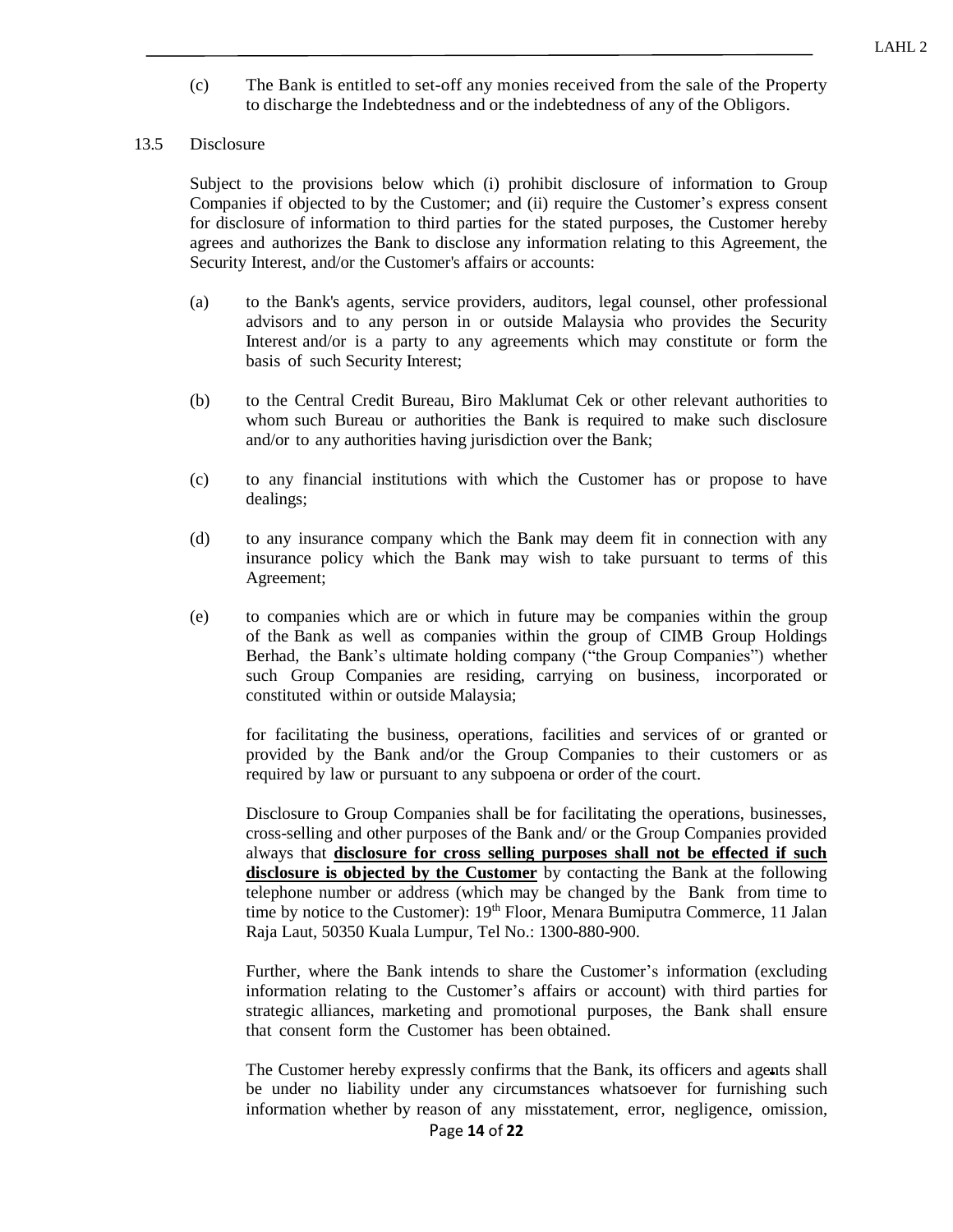delay or any matter in connection thereto whatsoever and whether before on or after the date of this Agreement.

13.6 Modification and Indulgence

The Bank may at any time upon giving prior notice of twenty one (21) calendar days without affecting the Security Interest: -

- (a) vary the terms and/or conditions of this Agreement.
- (b) vary or increase the Loan.
- (c) grant to the Customer or Security Party any indulgence.
- 13.7 Expenses and Stamp Duty The Customer shall:-
	- (i) pay on demand, on the basis of full indemnity all expenses (including legal, stamp duty and out-of-pocket expenses) incurred in connection with this Agreement; and/or
	- (ii) indemnify the Bank from and against any losses or liabilities incurred or which the Bank may incur as a result of any delay or omission to pay such stamp duty.

Notwithstanding the above, the Bank reserves the right to vary the terms above as per the Letter of Offer and/or the Special Conditions in Schedule 2 herein.

- 13.8 Service of Notice
	- (a) Any notice in writing required to be served shall be deemed to have been served on the Customer if it is left or sent by ordinary mail to the usual or last known place of business or residence of the Customer or at the address stated in Section 1 of Schedule 1.
	- (b) Unless otherwise stated specifically in this Agreement, if sent by ordinary mail to the Customer, any such notice shall be deemed to be received by the Customer when the notice would in the ordinary course of post have been delivered.
- 13.9 Transfer Benefit

The Bank may at any time with or without the consent or concurrence of the Customer and/or the Security Party transfer this Agreement and the Security Interest to any person. All costs relating to the transfer shall be borne by the Customer.

13.10 Severability

If at any time any provision hereof is or becomes invalid, illegal, or unenforceable in any respect, such provision shall be ineffective to the extent necessary without affecting or impairing the validity, legality, and/or enforceability of the remaining provisions hereof.

13.11 Time

Time shall be the essence of this Agreement.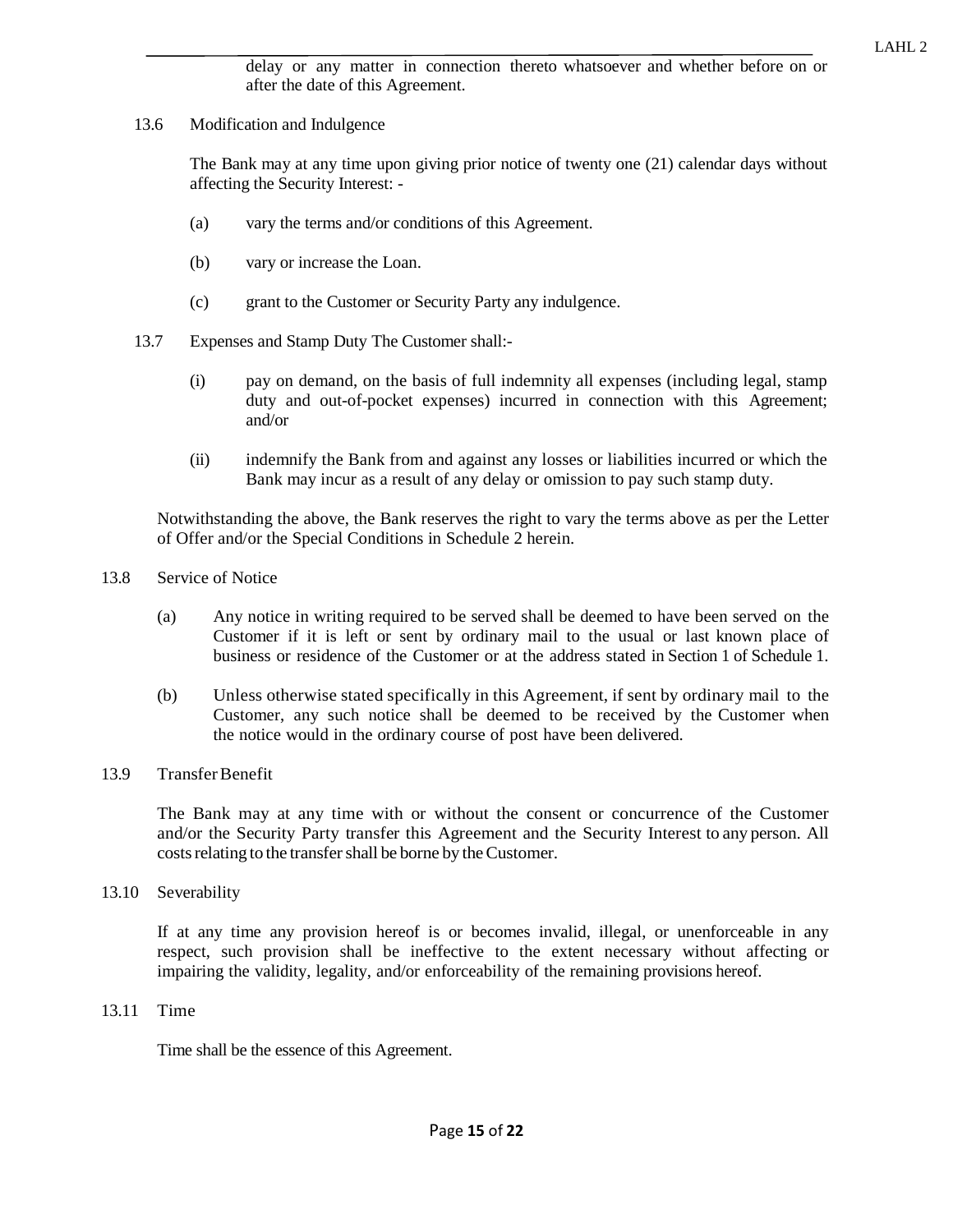#### 13.12 SuccessorsBound

This Agreement and the Security Interest shall be binding upon and enure to the benefit of the Bank and the Customer and their respective estate, heirs, personal representatives, assigns and/or successors-in-title and any other persons for the time being deriving title under them except that the Customer may not assign his or her rights or obligations herein.

### 13.13 GoverningLaw

This Agreement shall be governed by the laws of Malaysia.

13 .14 Interpretation

In the event of any conflict in the interpretation of the provisions contained in this Agreement, the Schedules and the Letter of Offer ('these documents') and any translation thereof in any language, the English version of these documents shall prevail. Notwithstanding the aforementioned where the Customer requests for the Bahasa Malaysia version of the terms and conditions herein, the Bank shall provide the same to the Customer and if the agreement is entered into on this basis, then the Bahasa Malaysia version of the terms and conditions shall prevail.

# 14. PRINCIPAL AND SUBSIDIARY INSTRUMENTS

IT IS HEREBY AGREED AND DECLARED that this Agreement, the Letter of Offer and the Security Documents are instruments in one transaction to secure the Loan and the Indebtedness and for the purpose of Section 4 (3) of the Stamp Act 1949 this Agreement is deemed to be the principal or primary instrument.

### 15. PRIVACY CLAUSE

- 15.1 The Customer hereby confirms that the Customer has read, understood and agreed to be bound by the CIMB Group Privacy Notice (which is available at www.cimbbank.com.my or www.cimbislamic.com) and the clauses herein, as may relate to the processing of the Customer's personal information. For the avoidance of doubt, the Customer agrees that the said Privacy Notice shall be deemed to be incorporated by reference into this Agreement.
- 15.2 In the event the Customer provides personal and financial information relating to third parties, including information relating to the Customer's next-of-kin and dependents (where the Customer is an individual) or information relating to the Customer's directors, shareholders, officers, individual guarantors and security providers (where the Customer is a corporation), for the purpose of opening or operating the Customer's account(s)/facility(ies) with the Bank or otherwise subscribing to the Bank's products and services, the Customer (a) confirms that the Customer has obtained their consent or is otherwise entitled to provide this information to the Bank and for the Bank to use it in accordance with this agreement; (b) agree to ensure that the personal and financial information of the said third parties is accurate; (c) agree to update the Bank in writing in the event of any material change to the said personal and financial information; and (d) agree to the Bank's right to terminate this agreement should such consent be withdrawn by any of the said third parties.
- 15.3 Where the Customer instructs the Bank to effect any sort of cross-border transaction (including to make or receive payments), the details relevant to the cross-border transaction (including information relating to those involved in the said transaction) may be received from or sent abroad, where it could be accessible (whether directly or indirectly) by overseas regulators and authorities in connection with their legitimate duties (e.g. the prevention of crime). In instructing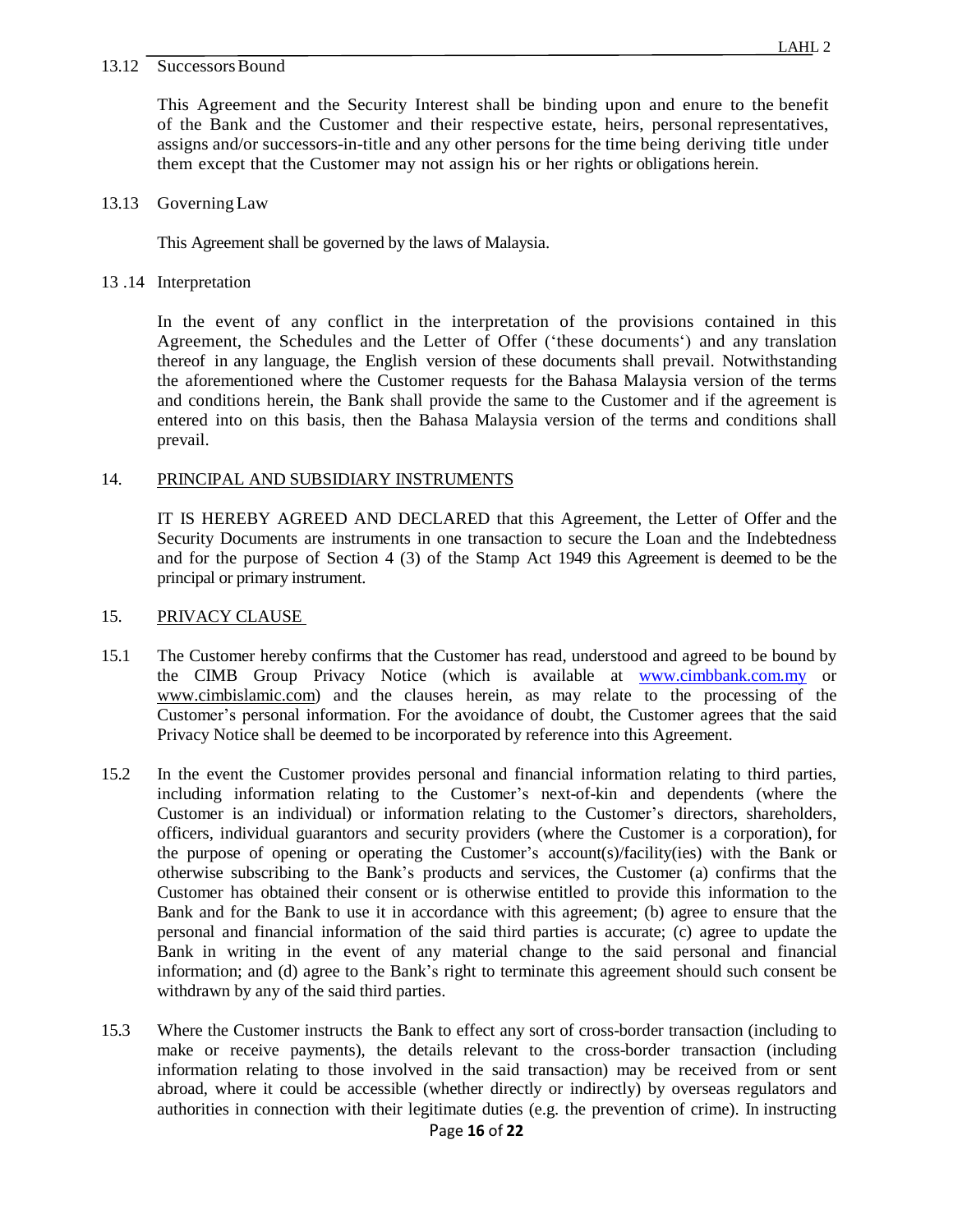the Bank and/or the Bank's agents to enter into any cross-border transaction on behalf of the Customer, the Customer agrees to the above said disclosures on behalf of the Customer and others involved in the said cross-border transaction.

The Bank may at any time and from time to time now and/or in the future carry out the necessary reference checks including but not limited to credit reporting/reference checks with credit reporting/reference agencies including but not limited to CCRIS, FIS and/or any other agencies and/or from any financial institution to enable us to ascertain the Customer's status as may be required to help make decisions, for example when the Bank needs to (a) check details on applications for credit and credit-related or other facilities; (b) manage credit and credit-related accounts or facilities, including conducting reviews of the Customer's portfolio(s); and/or recover debts. The Customer will be linked by credit reporting/reference agencies to any other names the Customer uses or has used, and any joint and several applicants. The Bank may also share information about the Customer and how the Customer manages the Customer's account(s)/facility(ies) with relevant credit reporting/reference agencies.

- 15.4 Even after the Customer has provided the Bank with any information, the Customer will have the option to withdraw the consent given earlier. In such instances, the Bank will have the right to not provide or discontinue the provision of any product, service, account(s) and/or facility(ies) that is/are linked with such information.
- 15.5 The Bank reserves the right to amend this clause from time to time at the Bank's sole discretion and shall provide twenty one (21) calendar days prior notification to the Customer in writing and place any such amendments on the Bank's websites and/or by placing notices at the banking halls or at prominent locations within the Bank's branches.
- 15.6 For the purposes of this Clause, the CIMB Group consists of CIMB Group Holdings Berhad and all its related companies as defined in Section 7 of the Companies Act 2016 and jointly controlled companies that provide financial and other regulated services, excluding companies, branches, offices and other forms of presence operating outside Malaysia, and the use of the words "the Bank" and "the Bank's" are to be read as references to the CIMB Group.
- 15.7 The Customer further agrees that the Bank shall not in any event be liable from any claim, loss, damage (financial or otherwise), injuries, embarrassments or liability howsoever arising whether in contract, tort, negligence, strict liability or any basis (including direct or indirect, special, incidental, consequential or punitive damages or loss of profits or savings) arising from any inaccuracy or loss, deletion or modification of data or for any other reasons whatsoever relating to any information forwarded by the Bank to such credit reporting/reference agencies and/or such other party, as the case may be, or in relation to any access or use, or the inability to access or use by such credit reporting/reference agencies and/or such other party or reliance on the information contained therein, whether caused by any technical, hardware or software failure of any kind, the interruption, error, omission, delay, viruses or otherwise howsoever unless the same is caused directly by the Bank's wilful default or gross neglect.
- 15.8 This clause shall be without prejudice to any other clause in this Agreement which provides for the disclosure of information.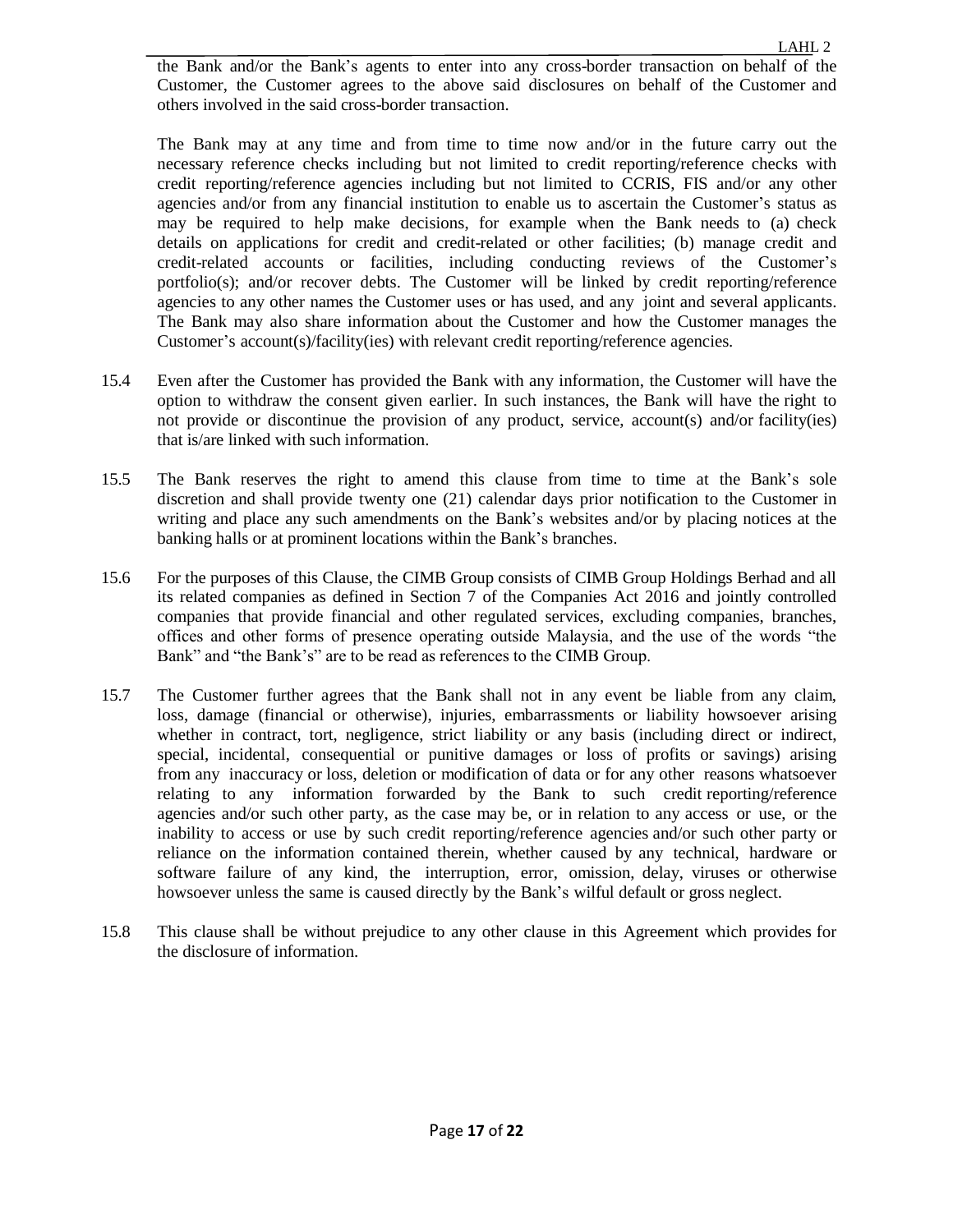IN WITNESS WHEREOF the parties hereto have set their hands and seal hereunto.

| Signed for and on      |  |
|------------------------|--|
| behalf of              |  |
| CIMB BANK BERHAD       |  |
| $(13491-P)$            |  |
| by its Attorney in the |  |
| presence of:-          |  |

 $($ (I.C. No. )

Signed by the Customer (1) in the presence of )

 $($  $\mathbb{N}\mathbf{o}$ .  $\qquad \qquad$  )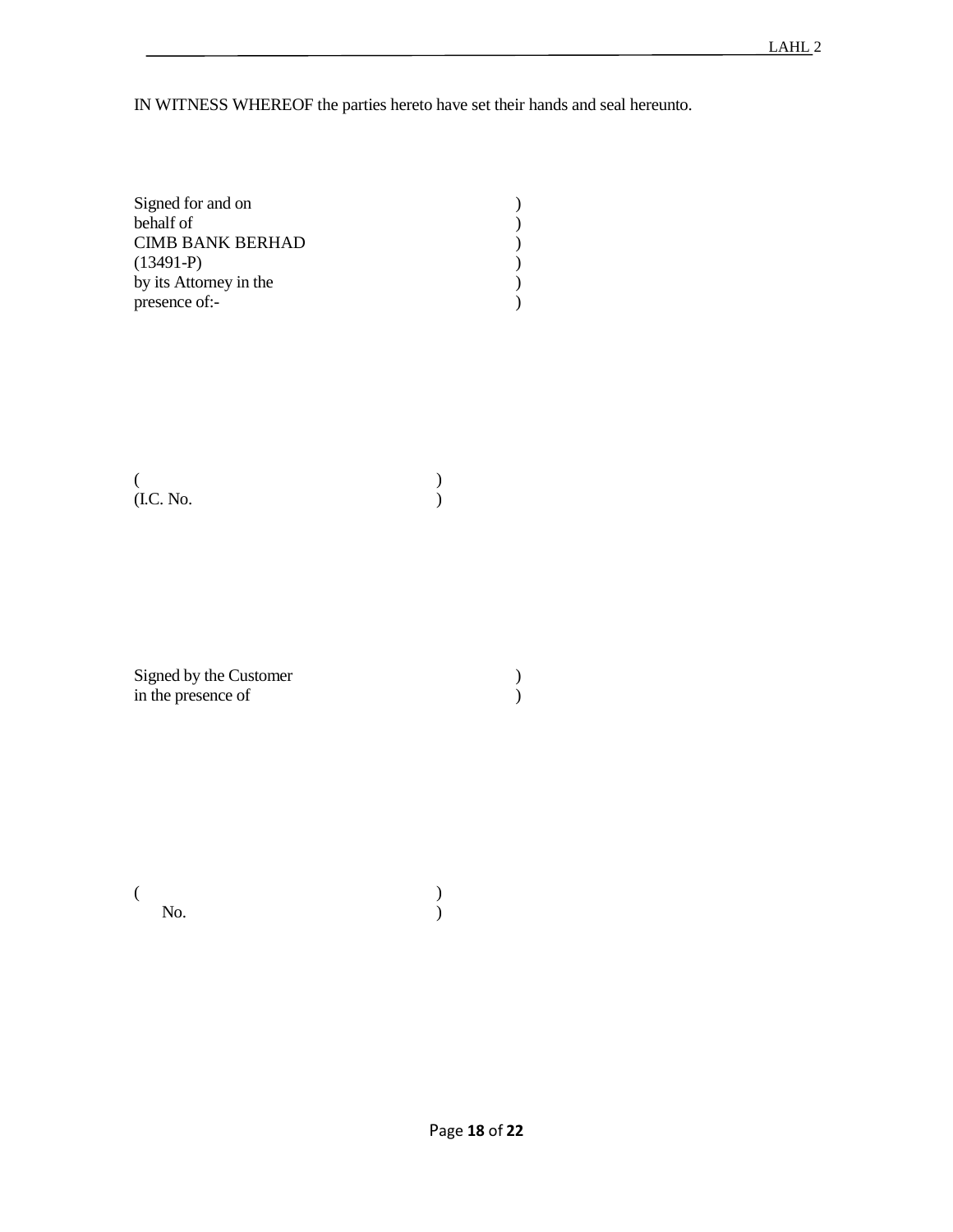|                                                                                   | <b>SCHEDULE 1</b>                                                   |                                                                                                                                                                                                                                                                                                                                                                                                                                        |  |  |  |  |  |
|-----------------------------------------------------------------------------------|---------------------------------------------------------------------|----------------------------------------------------------------------------------------------------------------------------------------------------------------------------------------------------------------------------------------------------------------------------------------------------------------------------------------------------------------------------------------------------------------------------------------|--|--|--|--|--|
| (which is to be taken, read and construed as an essential part of this Agreement) |                                                                     |                                                                                                                                                                                                                                                                                                                                                                                                                                        |  |  |  |  |  |
| Section                                                                           | Item                                                                | Description                                                                                                                                                                                                                                                                                                                                                                                                                            |  |  |  |  |  |
| $\mathbf{1}$                                                                      | Name(s) and address(es) of the<br>Customer.                         |                                                                                                                                                                                                                                                                                                                                                                                                                                        |  |  |  |  |  |
| $\overline{2}$                                                                    | Description of the Property                                         | The particulars of the Property shall be as<br>stated in the Charge/Deed of Assignment<br>delete whichever is<br>inapplicable)<br>(to<br>dated<br>between the Bank<br>and the Security Party, subject to the Bank's<br>right to vary and/or amend the particulars of<br>the Property and/or the Charge/Deed of<br>Assignment<br>delete<br>whichever<br>$($ to<br>is<br>inapplicable)<br>Bank's<br>absolute<br>at<br>the<br>discretion. |  |  |  |  |  |
| 3                                                                                 | Name(s) and Description(s) of the<br>persons providing the Security |                                                                                                                                                                                                                                                                                                                                                                                                                                        |  |  |  |  |  |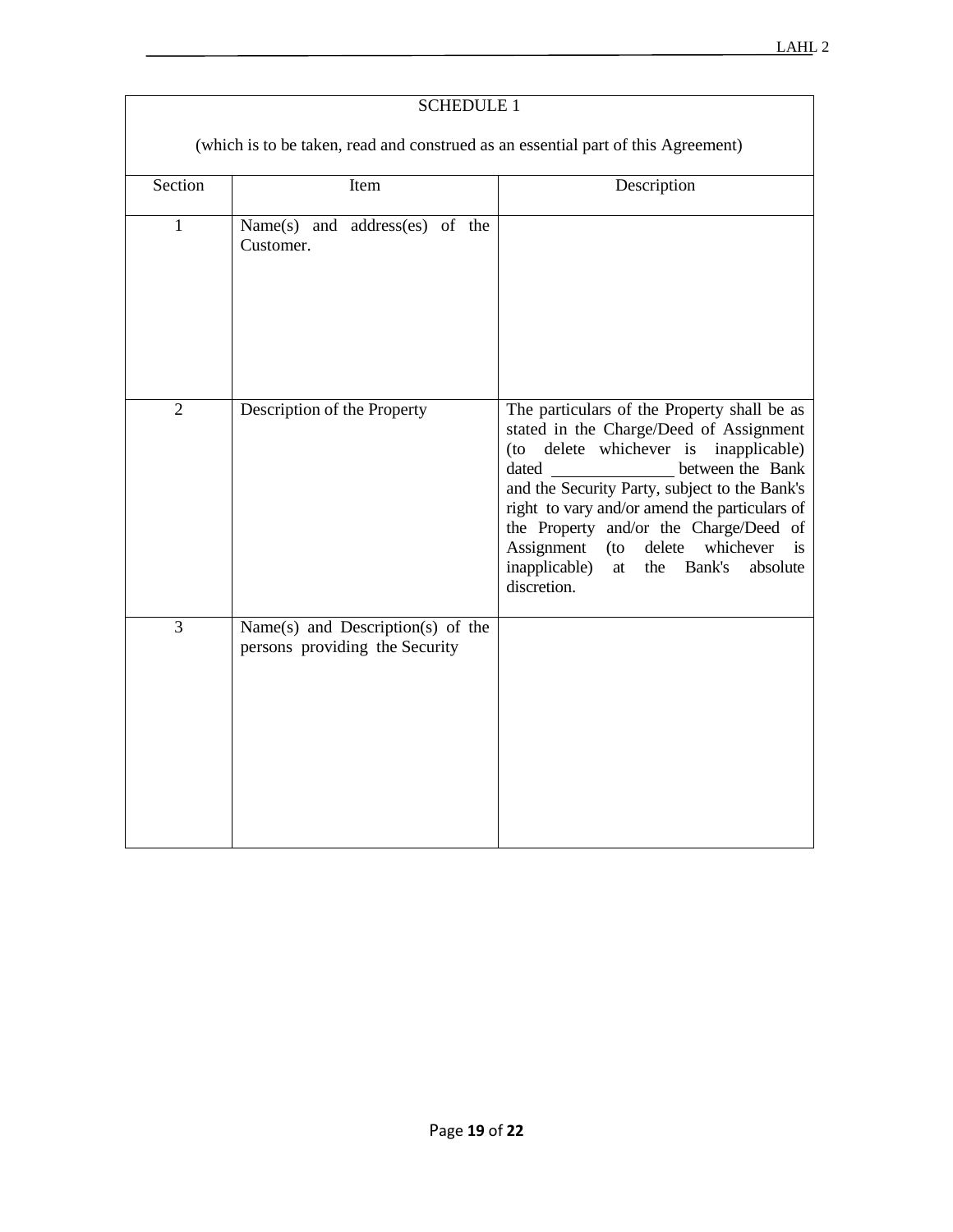# SCHEDULE 2

(to enclose a copy of the stamped Letter of Offer duly accepted in this Schedule)

# SPECIAL CONDITIONS FORMING PART OF THIS AGREEMENT

(To state any special conditions, e.g. if the legal fees, etc are to be paid by the Bank, any special prepayment conditions, any other benefits such as credit card facility, and/or any other conditions in the Letter of Offer which are not stated in this Agreement. To state "Not Applicable" if inapplicable)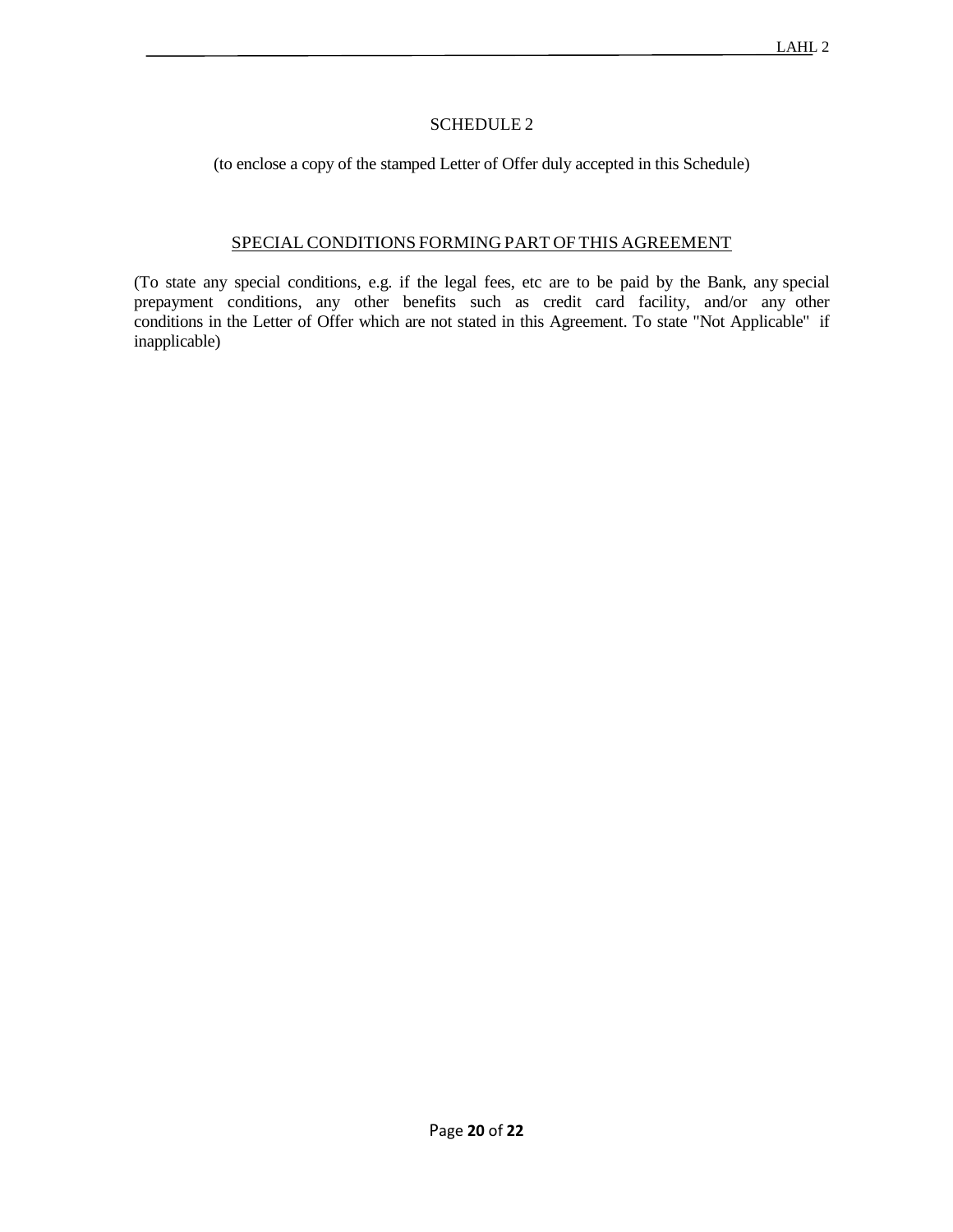### SCHEDULE 3

### CONDITIONS PRECEDENT

- a) This Agreement and the Security Interest shall have been duly executed, stamped, and registered with such registries as the Bank may deem necessary or expedient, and copies thereof duly delivered to the Bank. Provided that the Bank may at its absolute discretion disburse the Loan or any part thereof prior to or upon presentation of the Security Interest at the relevant registries for registration;
- b) A search having been made at the relevant land registry/land office confirming that the Property is free from all encumbrances and no acquisition notices have been lodged and/or registered or issued against the Property and the lodgement of a private caveat on the master title of the Property;
- c) The Bank is satisfied that the execution, delivery and performance of this Agreement and the Security Interest have been duly authorised and approved by all necessary parties and that the same do not contravene any law, rules or regulations or any contractual or other restrictions binding upon the Customer or the Security Party (if any);
- d) The receipt by the Bank of any undertakings, consents, approvals, and/or confirmations required by the Bank to the Bank's satisfaction;
- e) If applicable, the Bank shall have received the letter of disclaimer/undertaking from the bridging financier/existing chargee to exclude the Property from foreclosure proceedings, such letter of disclaimer/undertaking to be in form and content acceptable to the Bank;
- f) The Customer shall have delivered or caused to deliver to the Bank the current receipts of quit rent, assessments, rates, dues and other outgoings thereto as the Bank may require;
- g) Where required by the Bank, a valuation of the Property and/or verification of the address of the Property by a valuer acceptable to the Bank at the cost and expense of the Customer;
- h) Receipt by the Bank of the original title deed to the Property or the original sale and purchase agreement together with all original documents evidencing the ownership to the Property, as the Bank may require, and/or all other documents pertaining to the Property as the Bank may require;
- i) Where the Customer or any of the Security Parties is/are a corporation, receipt by the Bank of certified true copies of the Constitution (Memorandum and Articles of Association for purposed of the Companies Act 1965), the latest Return of Allotment of Shares Form (Forms 24 for the purposes of the Companies Act, 1965), Notice of Situation of Registered Office and of Office Hours and Particulars of Changes (Form 44 for purposes of the Companies Act, 1965) or Notification for Change in the Registered Address, Return Giving Particulars of Directors, Managers and Secretaries and Changes of Particulars (Form 49 for the purposes of the Companies Act, 1965) or Notification of Change in the Register of Directors, Managers and Secretaries, and the board of directors' resolution authorising the borrowing of the Loan, the execution of this Agreement and/or the Security Interest, of the Customer and/or the Security Party, as the case may be;
- Page **21** of **22** j) Receipt by the Bank of all insurance policies required by the Bank to be taken out, which